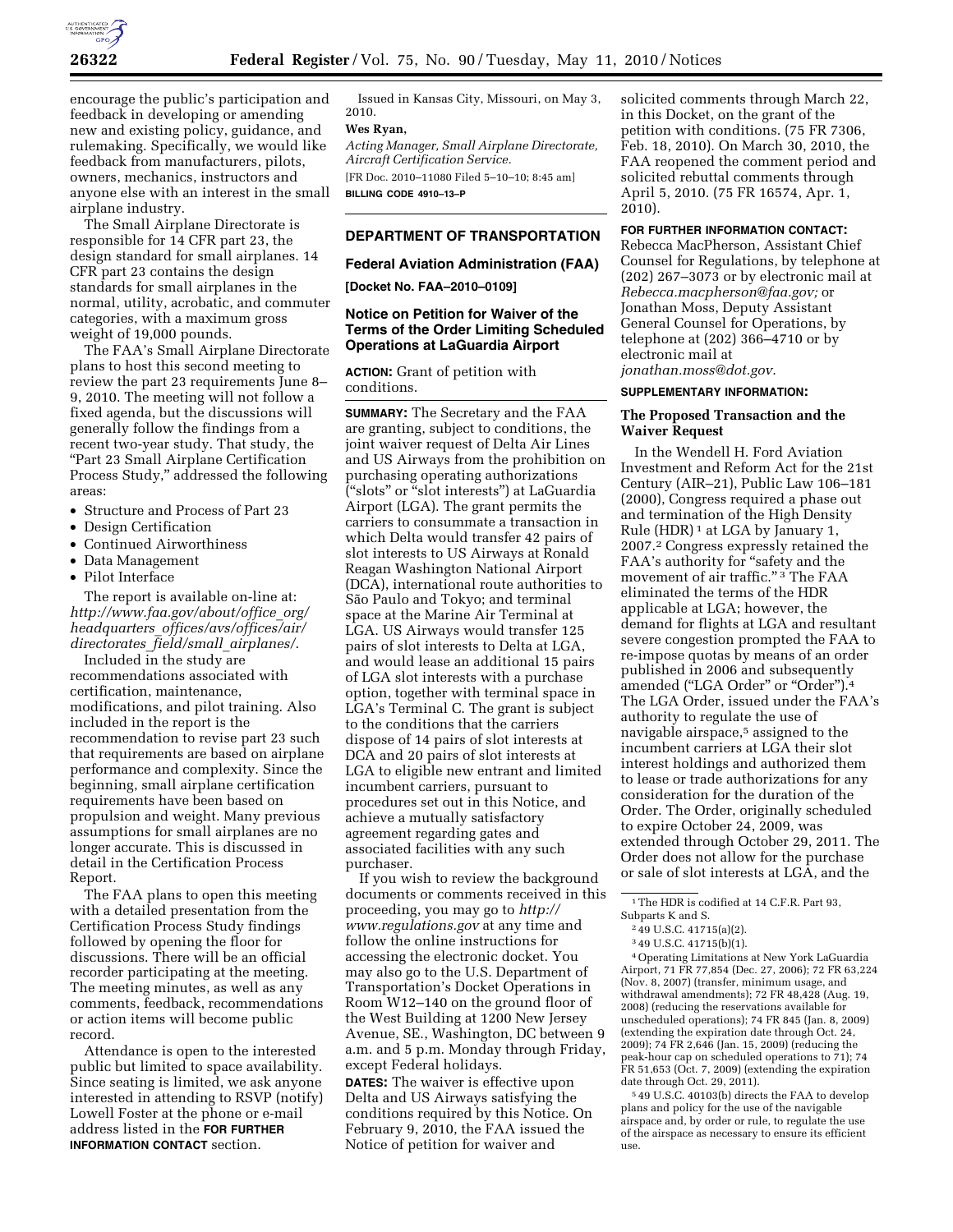only way for a carrier to purchase or sell such interests is therefore through obtaining a waiver of the Order. The FAA is authorized to grant waivers when it determines that ''the exemption is in the public interest.'' 49 U.S.C. 40109.

In addition to limitations on the number of operations, both airports also are subject to "perimeter rules" that prohibit nonstop flights to and from airports beyond an established perimeter. DCA's, at 1,250 miles, is set by Federal statute.6 The perimeter rule at LGA was imposed by the Port Authority of New York and New Jersey.7 Banning flights to cities more than 1,500 miles away, the Rule was imposed in 1984 in an effort to ease ground congestion at the airport.

Two air carriers, Delta and US Airways, have proposed an exchange of slot interests at these two airports. This exchange, which could potentially impact as many as 182 round-trip operations at the two airports,<sup>8</sup> would qualify as a purchase under both the Order and the HDR.9 The carriers consider the slot interest exchanges to be part of an integrated transaction because the sale of US Airways' slot interests to Delta at LGA is conditional upon the purchase by US Airways of Delta's slot interests at DCA.

#### **FAA's Tentative Determination**

On February 9, 2010, we issued a Notice for publication in the **Federal Register** that we had received from US Airways and Delta a petition for waiver of the LGA Order, and tentatively approved the proposed transaction subject to certain conditions.10 In conditionally approving the transaction, we stated our tentative determination that, while the proposed transaction had a number of benefits, a grant of the waiver in its entirety would result in a substantial increase in market concentration that would harm consumers. The public interest would best be served, we tentatively found, by creating new and/or additional

competition at the airports to counterbalance that harm, specifically through divestiture of 14 pairs of slot interests at DCA and 20 pairs of slot interests at LGA to new entrant and limited incumbent carriers. We proposed the divestiture of two slot-pair bundles at DCA with Bundle A containing 8 pairs and Bundle B containing 6 pairs; and four slot-pair bundles at LaGuardia, with Bundle A containing 8 pairs and Bundles B–D containing 4 pairs per bundle.

In the Notice, we noted that if the proposed transaction were approved as presented, it would lead to significantly increased concentration at DCA for US Airways and at LGA for Delta. Based on their February 2010 schedules, US Airways would raise its share of departures at DCA from 47 to 58%, with its share of slots (including regional affiliates) increasing from 44 to 54%. This increase would make it three times the size of its closest competitor (American Airlines). At LGA, Delta (with its affiliates) would ascend to a dominant position, raising its share of departures from 26 to 51% and its share of slots from 24 to 49%. Delta would become two and one-half times the size of its closest competitor (also American), and LGA would transition from an airport with three competing carriers of similar size to one having a single dominant carrier.

The Notice stated concern that due to a dominance of this magnitude, other incumbent carriers would be limited in exerting competitive pressures and disciplining fares. This concern was further compounded by the fact that low-cost carriers (''LCCs'')—which create the most competitive impact by the ability to dramatically lower fares and increase the volume of passengers in a market—had only a limited presence at DCA and LGA. Together, they have only 3.3% of slot interest holdings at DCA, and 6.8% at LGA.11

Another concern raised in the Notice was that, if the proposed transaction were approved as submitted, more markets would be served on a monopoly or dominant basis. In a number of instances either US Airways or Delta would depart a market in which they both compete, leaving the other in a monopoly position. In others, where only one of the two currently compete, the serving carrier would depart the

market and the other would enter it, assuming a monopoly or dominant position in which it would have even greater pricing power by virtue of its increased concentration at DCA or LGA. We tentatively concluded that the transaction would produce higher fares for consumers in certain domestic markets, as the fewer the number of carriers competing in a market the more likely it is that the fares will be higher. Moreover, our analysis of US Airways' and Delta's fares at DCA and LGA showed that they tended to charge higher fares when they operate monopoly or dominant routes from those airports.12

We also considered whether the three airports in the New York area, and the three in the Washington area, effectively disciplined fares at one another, such that if fares are perceived to be rising too high at one airport, the harm would be mitigated by consumers simply shifting to the other two. In analyzing both overlap and all markets at the airports, we found that yields *(i.e.,*  revenue per passenger mile) were substantially different among the airports.13 The average yield in all markets at BWI is 48% less than DCA, and the average yield in all markets at Dulles is 37% less than DCA. Similarly, the average yield at JFK is 28% less than at LGA, and Newark is 9% less than at LGA. We reasoned that if the airports were effective economic substitutes for all passengers, the yield spreads would not differ so significantly.

We also found that these differences in the level of yields at area airports

12 DOT calculated that, at DCA, US Airways charged on average 124% of the Standard Industry Fare Level (SIFL), a cost-based index that the Department has used historically to assist in its evaluation of pricing. However, in markets where it held a 95 to 100% share of nonstop departures, US Airways charged substantially more. Delta, having a less strong position at LGA than US Airways at DCA, tends to price more competitively, averaging only 89% of the index figures with its current slot interest holdings. However, we anticipate that Delta's increased market share after the transaction would permit it to increase the percent of SIFL associated with its service at LGA. In comparison, at Washington Dulles International Airport (IAD), the average of all carriers' fares vs. SIFL is 77%, and at Thurgood Marshall Baltimore-Washington Airport (BWI) the figure is 65%. The fares of the largest carrier at IAD, United Airlines, average 90% of SIFL, while those of the largest carrier at BWI, Southwest Airlines, average 65%. At Newark Liberty International (EWR), the average of all carriers' fares vs. SIFL is 71%, and at JFK the figure is 57%. The fares of the largest carrier at EWR, Continental Airlines, average 71% of SIFL, while those of the largest carrier at JFK, JetBlue, average 57%. The NYC/Washington airports that have the largest proportion of low-cost carriers consistently provide lower fares. A further<br>discussion of our SIFL methodology appears below.

 $13$  Specifically, yield at DCA is  $27$  cents per mile, vs. 17 cents at Dulles and 14 cents at BWI, while yield at LGA is 20.5 cents per mile, vs. 18.7 cents at EWR and 14.7 cents at JFK.

<sup>6</sup> 49 U.S.C. 49109. Slot exemptions specifically authorized by Congress have allowed 24 slots to be used for beyond-perimeter nonstop operations, with US Airways holding 6 for service to Phoenix and 2 for Las Vegas, and Delta holding 2 for Salt Lake City. 49 U.S.C. 41718.

<sup>7</sup>The United States Court of Appeals for the Second Circuit upheld the right of the Port Authority of New York and New Jersey, as airport proprietor, to adopt perimeter rule under the circumstances at the time. *Western Air Lines* v. *Port Authority of N.Y. and N.J.,* 817 F.2d 222 (2d Cir. 1987).

<sup>8</sup>The transaction affects almost 10% of the total number (832) of DCA slots and more than 20% of the total number (1147) of LGA slots.

<sup>9</sup> 14 CFR 93.221.

<sup>10</sup> 75 FR 7308 (Feb. 18, 2010).

<sup>11</sup>Following the issuance of the Notice, JetBlue received eight slot pairs at DCA from American Airlines in a temporary slot transfer that will expire October 29, 2011. JetBlue announced on April 28, 2010 that it planned to initiate service using those slot pairs beginning November 1, 2010. Including these temporary slots, LCCs will have 5.2% of the slot interests at DCA.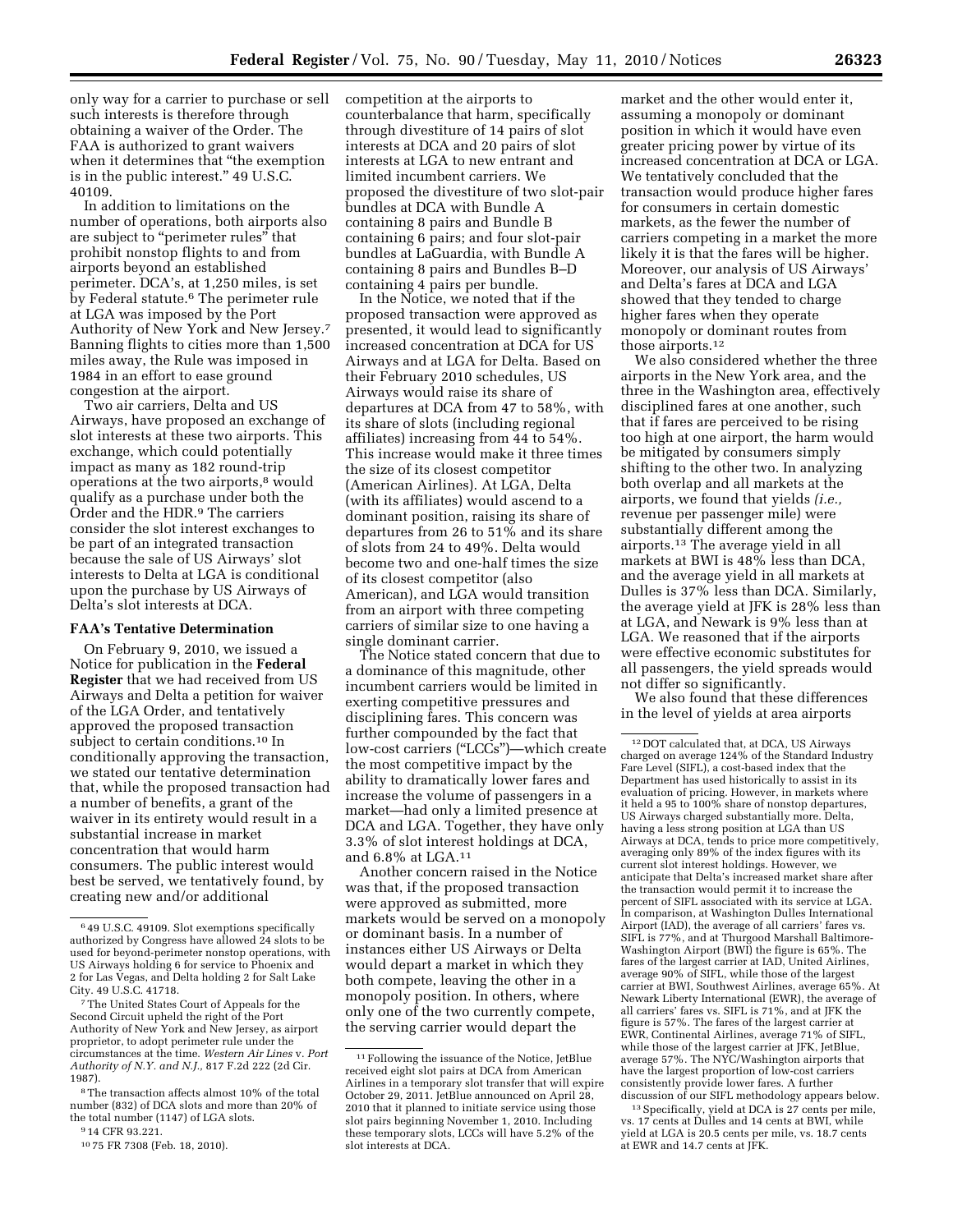tended to correlate with the level of low cost carrier operations. Thus, passengers paid more for nonstop service of equivalent distance at DCA and LGA than at alternative airports that have sizable LCC competition. For example, for trips out to 1000 miles, passengers at LGA pay 23% more on average than those at JFK (\$147 vs. \$120 each way). Passengers at DCA pay 64% on average more than those at BWI (\$184 vs. \$113 each way).

We also noted that Delta and US Airways were not committed to any markets for defined periods, and were free to discontinue those that were being proposed as part of the transaction and initiate routes elsewhere. We expressed concern that, given their added slot holdings, they could use those to target smaller competitors, for example by increasing their roundtrips in competitive markets and ''sandwiching'' competitor flights. The competitive harm, we feared, would occur not just at the city-pair level, but at the network or airport level as well, particularly given the finding that the other area airports did not serve as effective substitutes for each other.

These concerns—the combination of increased airport concentration, the increase in the number of monopoly or dominant markets in which increased pricing power could be exercised, and the potential for use of transferred slot interests in an anticompetitive manner—led us to propose that a relatively limited number of slots be divested as a condition for approving the transaction. At DCA, we proposed that 14 pairs be divested, to new entrant or limited incumbent carriers—enough to initiate and/or increase service in one large market or multiple smaller markets. At LGA, we proposed a divestiture of 20 pairs to such carriers, in combinations that would allow new competition in three or four new markets. We reasoned that the relatively modest divestitures would allow the parties to realize almost all of their purported benefits, while limiting the increase in concentration at the airports and providing opportunities for greater competition.14

We also tentatively determined that the divestitures be made to U.S. or Canadian air carriers having fewer than five percent of the total slot holdings at the airport in question.15 This approach was designed to exclude carriers that already offer a level of service sufficient to affect pricing in the market, and include both limited incumbents that with few slots were most vulnerable to anticompetitive strategies, and new entrants that could bring the prospects of increased efficiencies and capacity, as well as vigorous price competition to the markets.

We also proposed that the proceeds of the divestiture sales be collected and retained by the divesting carriers; that the divesting carriers be required to take their actions within a 60-day period; that carriers purchasing the slot interests be precluded from re-selling or leasing them to carriers that were ineligible to participate as purchasers in the divestiture proceeding; that the slot interests be sold in identified ''bundles'' (with specific times we indicated) so as to enable the purchasers of the slots to operate competitive service with them with times spread across the day. We also solicited comments on the specific means by which the carriers might sell the slot interests, noting such options as through private sales after FAAmonitored outreach efforts; through a blind, cash-only, process over an FAA Web site; and through an FAA Web sitebased outreach process that allowed the carriers to negotiate the consideration and terms of sale with eligible purchasers.

The Notice invited interested parties to submit their comments by March 22, 2010, to the docket management office at DOT, identifying them by docket number FAA 2010–0109. The comments that were received are summarized in Appendix A.16

## **US Airways-Delta Divestiture Counterproposal**

On March 22, in their comments, US Airways and Delta stated that, as they were ''mindful of the concerns

expressed by FAA'' and desiring of a solution that would permit them to move forward, they had entered into provisional divestiture agreements with four carriers that were eligible under the terms of the Notice for 15 slot pairs at LGA and 4.5 slot pairs at DCA. The 15 slot pairs at LGA would be transferred, five each, to AirTran Airways, Inc., Spirit Airlines, Inc., and WestJet, Inc. over periods of up to 28 months; the 4.5 pairs at DCA would be transferred to JetBlue Airways, Inc. The carriers added that these more limited divestitures, ''while diminishing the benefits of the transaction,'' would preserve enough of the benefits to permit them to go forward. As explained in their joint filing with the new entrant/limited incumbent carriers to which they would divest slots under their counterproposal: (1) At DCA, JetBlue would acquire 4.5 pairs of slots (JetBlue intends otherwise to add one off-peak hour slot to complete a 5-roundtrip service pattern); (2) at LGA, AirTran, Spirit, and WestJet would acquire 5 pairs of slots each, respectively, for a total of 15 pairs; (3) in all cases, the acquisition would be conditioned on FAA's grant of the LGA Waiver request; (4) the JetBlue transfer would take place relatively soon, but Delta would continue service with the slots under a lease from JetBlue for a period; (5) the AirTran and Spirit transactions would occur over a 24 month period at dates of their choosing; and (6) the WestJet transaction would occur at a date of its choosing within 28 months, and WestJet and Delta will be negotiating other commercial arrangements as well.

The Joint Applicants also stated that if the FAA grants the waiver subject to the proposed divestiture conditions, they would not consummate the transaction, and reserved the right to seek judicial review.

Given the issues raised by the Joint Applicants' counterproposal, the FAA determined that it was in the public interest to reopen the comment period through April 5. The rebuttal and supplemental comments are also summarized in Appendix A. We grant all motions for leave to file late comments, and all comments to date were accepted into the docket.

## **Statutory Authority To Grant Waiver Subject to Slot Interest Divestitures**

The FAA and the Secretary have authority to grant the requested waiver of the LaGuardia Order, and to grant the waiver subject to certain conditions.<sup>17</sup>

<sup>14</sup>US Airways and Delta also filed a notification and report with the Antitrust Division of the Department of Justice (DOJ) under the Hart-Scott-Rodino Act, 15 U.S.C. 18a (HSR). Under the HSR process, DOJ reviews the transaction to determine whether it would substantially lessen competition or have other significant anticompetitive effects. Documents relevant to the HSR review were submitted to DOJ by the carriers, with access provided also to  $\widetilde{\mathrm{DOT}}$ , which independently assists DOJ in its analysis of the transaction. DOJ is continuing its review under HSR and has participated with comments in support of the Department's tentative determination in this proceeding.

<sup>15</sup>To ensure the integrity of the 5% proposal, we also tentatively determined that carriers eligible to receive divested slots not code share with any carrier that has 5% or more slot holdings, and are not subsidiaries, either partially or wholly-owned, of a company whose combined slot interest holdings are equal to or greater than 5% at LGA and/or DCA. Carriers that would not qualify include those who are involved in a code-share relationship at DCA/LGA with carrier(s) that also would not qualify as of the date of the Notice.

<sup>16</sup>We have also placed in the docket a number of other letters the Department received in connection with the Delta-US Airways proposal, which were generated before the docket was established. These were typically general letters of support for the proposal.

<sup>&</sup>lt;sup>17</sup> Petition for Waiver of the Terms of the Order Limiting Scheduled Operations at LaGuardia Airport, 75 FR 7306 at 7307 (Feb. 18, 2010). The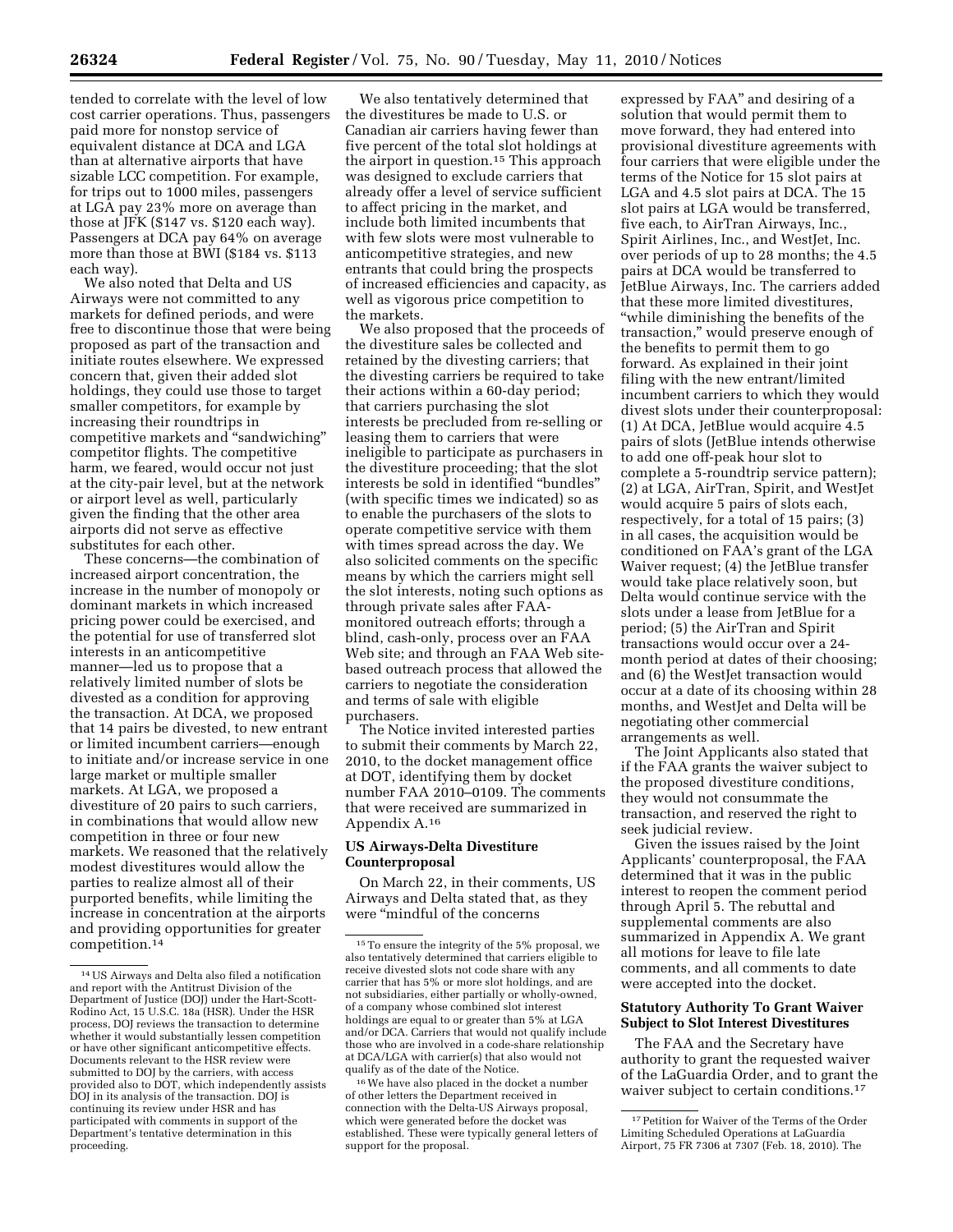The FAA is authorized to grant an exemption when the Administrator determines the "exemption is in the public interest.'' 49 U.S.C. 40109. The Administrator may ''modify or revoke an assignment [of the use of airspace]'' when required in the public interest. 49 U.S.C. 40103(b)(1). Courts have upheld the conditions an agency may place on its approval of a transaction to meet public interest standards.18

Further, our consideration of Delta's and US Airways' request to waive the terms of the LaGuardia Order complies with and carriers out AIR–21's mandate to instill competition at slot-controlled airports and doing so in conjunction with considering the Secretary's Section 40101(a)'s pro-competitive public interest factors.19 Congress did not exclude the Administrator from considering the ''public interest'' to include factors beyond "safety," ''national defense'' and ''security.'' Rather, Congress expressly directed the Administrator to consider those matters

18*See South Dakota* v. *Dole,* 483 U.S. 203, 208 (1987) (''The Federal Government may establish and impose reasonable conditions relevant to Federal interest \* \* \* and to the over-all objectives thereto''); *N.Y. Cent. Sec. Corp.* v. *United States,* 287 U.S. 12 (1932) (upholding Interstate Commerce Commission order approving the acquisition of the<br>"Big Four" railroad companies by N.Y. Central upon the condition that it also acquire short line railroads on certain terms).

19Neither the Joint Applicants nor other carriers arguing against the waiver conditions cite any cases prohibiting the FAA or the Secretary from considering competitive goals in the public interest. *N.Y., op cit.,* upheld an agency's public interest conditions to an acquisition, despite the industry's opposition to the conditions. That decision affirmed the Interstate Commerce Commission's conditions to the New York railroad's acquisition of the "Big Four'' railroads on the asserted ''burdensome'' condition of acquiring the short-lines. Similarly, our conditions to the waiver are intended to promote the public interest by fostering and promoting competition in the airline industry and to benefit the traveling public.

The fact that the Supreme Court vacated a National Highway Traffic Safety Administration rescission of its "passive restraint" rule on the grounds that NHTSA relied on a factor Congress had not intended it to consider has no bearing on the fact that the FAA may legitimately consider public interest factors in carrying out the slot program. *Motor Vehicle Mfrs. Ass'n of U.S., Inc.* v. *State Farm Mut. Auto. Ins. Co.,* 463 U.S. 29, 44 (1983).

"among others." Accordingly, as we articulated in our February Notice, it is rational for the FAA to consider, as being in the "public interest," "other factors'' including the fostering of competition in the context of the slot program. The ''public interest'' includes policies furthering airline competition, as provided in 49 U.S.C. 40101(a)(4), (6), (9), (10), (12)–(13) and (d). These goals have been public policy since at least the time of adoption of the Airline Deregulation Act of 1978, Public Law 95–504 (92 Stat. 1705), and they include (among others) maximizing reliance on competitive market forces; avoiding unreasonable industry concentration and excessive market domination; and encouraging entry into air transportation markets by new carriers.20

## **The FAA Consistently Exercises Its Slot Allocation Authority in a Pro-Competitive Fashion**

None of the commenters dispute the fact that the FAA has the authority to limit flight operations at congested airports and to distribute and allocate landing and takeoff reservations (slot interests) to designated air carriers at controlled airports. The FAA holds this power due to its authority to manage and control the "efficient use of airspace,'' to assign the use of airspace and to modify or revoke such an assignment in the public interest. 49  $U.S.C. 40103(b)(1)$ 

Managing slot allocations is a subset of controlling the navigable airspace; and courts are clear that the FAA may consider pro-competitive policies in carrying out its powers to manage the efficient use of navigable airspace. In *Northwest Airlines, Inc.* v. *Goldschmidt,*  645 F.2d 1309, 1315–16, 1318 (8th Cir. 1981), the Court found that the FAA may allocate slots, divest them from incumbent carriers and reallocate them to requesting new entrants, mindful of the pro-competitive policy of the Airline Deregulation Act of 1978. That case analyzed the FAA's reallocation of slots under the HDR, 14 CFR part 93, subpart K. At the time, the HDR limited flight operations at congested airports in order to reduce landing and takeoff delays and permitted airline scheduling committees to allocate the slots among interested carriers. (The committees operated under antitrust immunity, granted by the then-operative Civil Aeronautics

Board.) When the scheduling committee refused to provide slots to a new entrant at Washington National Airport, the allocation process broke down and the FAA attempted to resolve the distribution process by requiring incumbent carriers to yield slots or move slot times to new entrants.

The United States Court of Appeals for the Eighth Circuit rejected arguments that the HDR was limited to safety functions only and that the operative statute (Section 40103) did not authorize slot allocation by the FAA. The holding in that case—that the power to manage the efficient use of airspace comprises the power to allocate slots and that the FAA may validly divest slots, in consideration of the procompetitive policy of the Airline Deregulation Act—should suffice to resolve concerns about our statutory authority to condition a waiver of a slot transfer transaction on a divestiture of slot interests to foster a competitive environment.21

The FAA also relied in large part on the Airline Deregulation Act's procompetition policies when it issued the ''Buy-Sell'' amendment to the HDR. The Buy-Sell Rule provided a secondary market in slots and imposed a minimum utilization requirement and an administrative lottery mechanism giving preference to new entrants.22 The Buy-Sell Rule, 14 CFR part 93, subpart S, High Density Traffic Airports; Slot Allocation and Transfer Methods, 50 FR 52,180 (Dec. 20, 1985). The preamble specifically stated that the rule relies on the FAA's ''statutory responsibilities including the need to place maximum reliance on market forces'' in allocating slots. 50 FR at 52,182.23 That regulation opened up a secondary market for slot interests by permitting holders to buy or

22 In creating an administrative mechanism to lottery new and withdrawn slots with a preference for new entrants, the Buy-Sell Rule was informed by the Airline Deregulation Act to expressly give "special consideration" to new entrants. 50 FR at 52185.

23The Buy-Sell Rule's major objective was to achieve the policy goals of the Airline Deregulation Act, that is, to maximize competition at the congested airports, by giving new entrant carriers an opportunity to purchase slots:

LaGuardia Order was issued under the FAA's authority to "develop plans and policy for the use of the navigable airspace and assign by regulation or order the use of the airspace necessary to ensure the safety of aircraft and the efficient use of airspace.'' 49 U.S.C. 40103(b)(1). Operating Limitations at New York LaGuardia Airport, 71 FR 77,854 (Dec. 27, 2006); 72 FR 63,224 (Nov. 8, 2007) (transfer, minimum usage, and withdrawal amendments); 72 FR 48,428 (Aug. 19, 2008) (reducing the reservations available for unscheduled operations); 74 FR 845 (Jan. 8, 2009) (extending the expiration date through Oct. 24, 2009); 74 FR 2,646 (Jan. 15, 2009) (reducing the peak-hour cap on scheduled operations to 71); 74 FR 51,653 (Oct. 7, 2009) (extending the expiration date through Oct. 29, 2011).

<sup>20</sup>Reliance on *United States* v. *Oberle,* 136 F.3d 1414, 1423–34 (10th Cir. 1998), for the proposition that Congress should have included procompetitive factors in Section 40101(d), is misplaced. That case held the Government did not need to reach a burden-of-proof level of ''beyond a reasonable doubt'' in applying the ''three strikes'' enhanced sentencing statute.

<sup>21</sup>*See* Eileen M. Gleimer, *Slot Regulation at High Density Airports: How Did We Get Here and Where Are We Going?,* 61 J. Air L. & Com. 877, 883, fn. 25 (1996), stating that the court determined the action was within the agency's statutory authority and ''was consistent with the pro-competitive policies of the Airline Deregulation Act.''

<sup>[</sup>T]he ability to buy and sell slots also removes existing artificial barriers to entry into high density airport markets. The elimination of barriers to entry is essential for the optimal operation of a competitive market. The rule accomplishes this by placing new entrants in the same position as incumbent carriers desiring additional slots. 50 FR at 52186.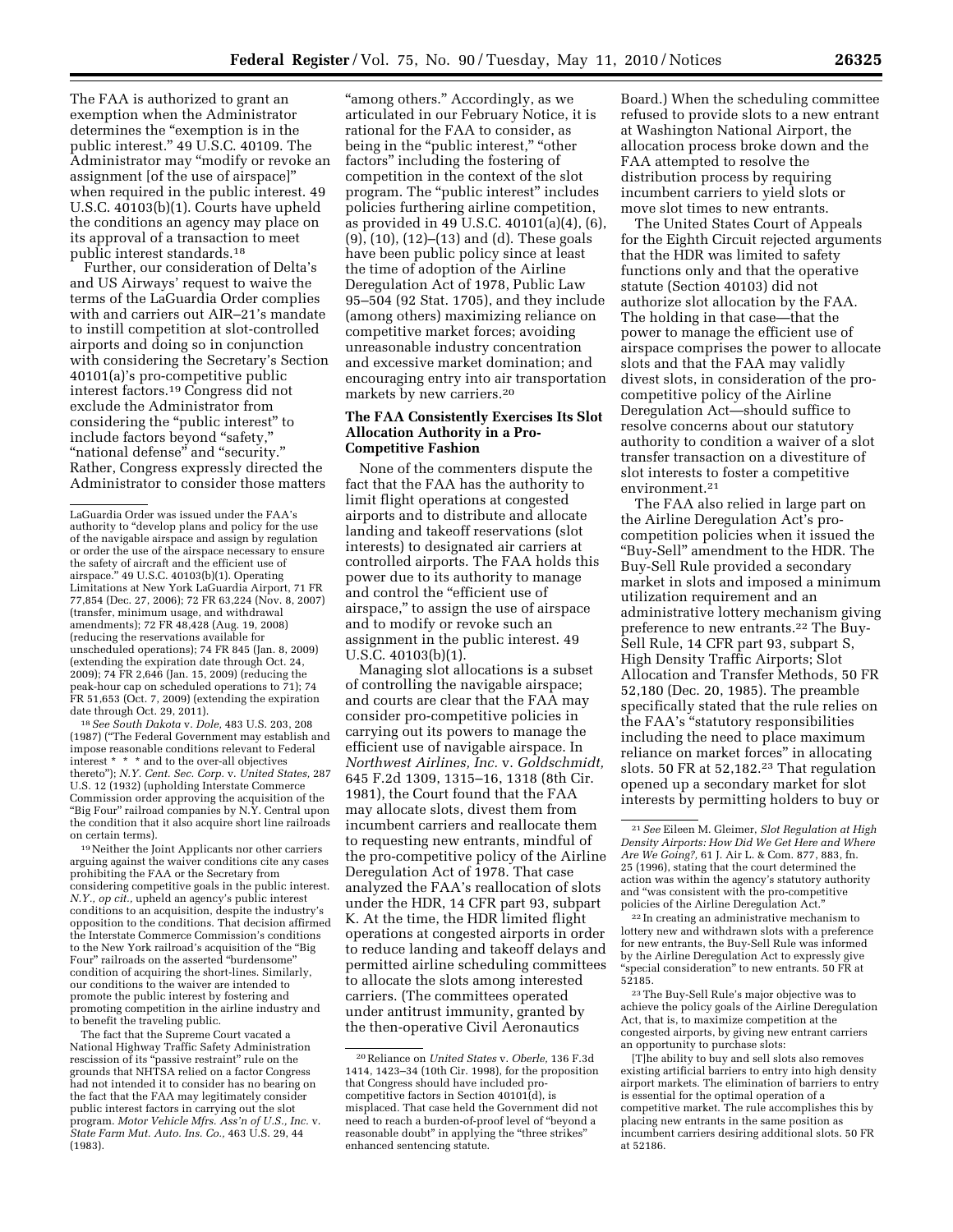sell slots for any consideration from or to any person.<sup>24</sup>

The following year, the FAA further carried out an administrative mechanism giving a preference to new entrants at slot-controlled airports by implementing a ''reverse lottery'' withdrawing up to 5% of slots from incumbent carriers and reallocating them to new entrant and limited incumbent carriers. Special Slot Withdrawal and Reallocation Procedures, 51 FR 8632 (Mar. 12, 1986). The FAA considered pro-competitive public interest factors in justifying the preferential nature of the lottery by noting that there had been ''very little opportunity for new entry by air carriers'' at the HDR-controlled airports and that providing ''immediate access'' for them would "serve the procompetitive principles of the Airline Deregulation Act.'' 51 FR at 8633, 8635.

The FAA has consistently relied on pro-competitive policy goals in carrying out its slot programs. For example, in 1992, the FAA amended the Buy-Sell Rule to expand protections and treatment afforded to new entrant and limited incumbent carriers at airports regulated by the HDR, explaining that the amendments ''enhance competition by affording new entrant and limited incumbent carriers greater access.'' High Density Traffic Airports; Slot Allocation and Transfer Methods, 57 FR 37,308 at 37,309 (Aug. 18, 1992). During 2000, when instituting the phase-out of the HDR at LaGuardia, the FAA issued a notice of intent to conduct a lottery of the AIR–21 slot exemptions granted at LaGuardia, specifically identifying new entrant and limited incumbent carriers to be eligible for the lottery. Further, the temporary ''slot'' regulation at O'Hare International Airport applied procompetitive policies from the Airline

In this regard, we note, as does the U.S. Department of Justice in its comments in this docket, that the petitioners' arguments about lack of FAA authority over pro-competitive slot divestitures are in stark contrast with their previous assertions that the FAA has the authority to reimplement the Buy-Sell provision at LaGuardia and that this provision ''has worked to promote new entry and enhance competition at 'capped airports' for more than two decades.'' Comments of Delta Air Lines at 3, Docket No. FAA–2006–25755 (July 14, 2009), Reply Comments of the United States Department of Justice, Public Version, at 12.

Deregulation Act in granting preferential treatment to new entrant and limited incumbent airlines in assigning new or withdrawn slot interests. Congestion and Delay Reduction Rule at Chicago O'Hare International Airport, 14 CFR part 93, subpart B; 14 CFR 93.30.

The FAA has the authority to consider pro-competitive factors under several statutory sources, notably Sections 40101(d) (as described above), 40103(b) (authorizing the FAA to manage the "efficient" use of airspace),<sup>25</sup> 40103(e) (directing the FAA to prohibit the exclusive use of air navigation facilities),<sup>26</sup> and  $47107(\overline{d})$  (requiring the FAA to carry out its airport and airway program in a manner fostering competition).27 It is appropriate for the FAA to use these tools in response to the request before us, to approve a significant slot interest transaction that would affect the competitive structure of the aviation industry at two important, slot-controlled airports. By conditioning the waiver on slot divestitures, the FAA is carrying out Congressional intent to ensure the provision of opportunities for competition in the slot program.28

26Without the slot divestiture conditions, the transaction would lead to significantly increased airline concentration at DCA and LGA; the carriers would increase the number of markets they serve on a monopoly or dominant basis and charge premium airfares, thus negating the purpose of the prohibition on exclusive rights at Federally-assisted facilities. *See* 40 U.S.A.G. 71 (1941), stating that the purpose of the provision is to ''promote and encourage competition in civil aeronautics.''

27Congress directed the FAA to ensure that each airport and airway program be carried out ''consistently'' with Section 40101(a) to ''foster competition, prevent unfair methods of competition in air transportation [and] prevent unjust and discriminatory practices.'' 49 U.S.C. 47101(d).

28Some commenters assert that 49 U.S.C. 40113(a) and 46105(a), by referring to ''aviation safety duties and powers,'' limit the Administrator's administrative powers to those involving safety only. Reading the ''aviation safety duties and powers'' clause, however, to authorize the Administrator to take action over not only ''aviation safety duties'' but also over the Administrator's other, more extensive "powers" conforms to the text of the statutory provision before it was recodified without substantive change: ''The Administrator shall be responsible for the exercise of all powers and the discharge of all duties of the Administration.'' 49 U.S.C. 1341(a). It does not divest the Administrator of pro-competitive, public interest policy considerations. *See,* the recodification of Title 49, Public Law 103–272 (1994), H.R. Rep. 103–180 at 262 (1993). ''The purpose of H.R. 1758 is to restate in comprehensive form, without substantive change, certain

Furthermore, we disagree with the argument made by some commenters that the FAA regulations in 14 CFR part 11 allow the FAA to consider only safety matters in deciding whether or not to grant an exemption or waiver request. The FAA regulations require the applicant for a waiver to address, in addition to safety concerns, why the request ''would be in the public interest, that is, how it would benefit the public as a whole'' and to provide any additional information supporting the request. 14 CFR 11.81(d), (g). As indicated in the body of this Notice, we do not find that petitioners satisfied the ''public interest'' concern showing how the transaction—without our proposed divestiture remedy—would benefit the public as a whole.

Moreover, in a situation such as this, where two major domestic airlines seek the approval of a dramatic market shift with significant economic and competitive impact on the aviation industry and the traveling public, the Administrator does not act without input and guidance from the Secretary. As the head of the Department, the Secretary has broad oversight of significant FAA decisions.29 In evaluating the waiver request, the Secretary considers the public interest in furthering airline competition, as provided in 49 U.S.C. 40101(a)(4), (6), (9), (10), (12) and (13). The waiver of the LGA Order on the conditions set forth in this Notice carries out the Congressional intent of AIR–21 to allow for new airline entry, to increase competition, and lower inflated prices at the slot-controlled airports.30 The Secretary has previously conditioned air carrier route transfers and grants of antitrust immunity on the divestiture of slots and/or other assets for the purposes of ensuring competitive opportunities for other airlines.31 Accordingly, the Secretary (i) has the authority to waive the terms of the LaGuardia Order to further the Secretary's public interest goal of maximizing airline competition, among other things; and (ii) may condition the waiver on carriers taking specific actions that foster competition at slotcontrolled airports.

30 49 U.S.C. 41715(a)(2) directs the Secretary to terminate the HDR at LGA as of January 1, 2007. *See* H. Rept. 106–167 (106th Cong., 1st Sess. 1999) at 37–42.

<sup>24</sup>Were we unable to consider pro-competitive factors in implementing our authority over navigable airspace, it is very likely we would not have issued the Buy-Sell Rule in the first place. In that event, it would not have been possible for the petitioners to seek approval for the transaction before us. The Airline Deregulation Act, which ''replaced the old form of regulation with a new economic regime that relied heavily on free-market mechanisms,'' (*Delta Air Lines, Inc.* v. *C.A.B.,* 674 F.2d 1, 3 (D.C. Cir. 1982) spawned new entrant airlines clamoring to enter the highly-regulated slotconstrained airports.

<sup>25</sup> In the context of the slot program, ensuring the ''efficient'' use of airspace means making productive use of the slots including operating larger aircraft with lower costs and offering lower fares to consumers, resulting in more passengers per flight. New entrant and limited incumbent carriers typically use larger aircraft and offer lower fares and ''would most likely be more efficient, from a consumer benefit standpoint.'' *See* Department of Justice Reply Comment at 6–7.

permanent and general laws related to transportation.''

<sup>29</sup>*See* 49 U.S.C. 102 and 106.

<sup>31</sup> 75 FR 7306 at 7308.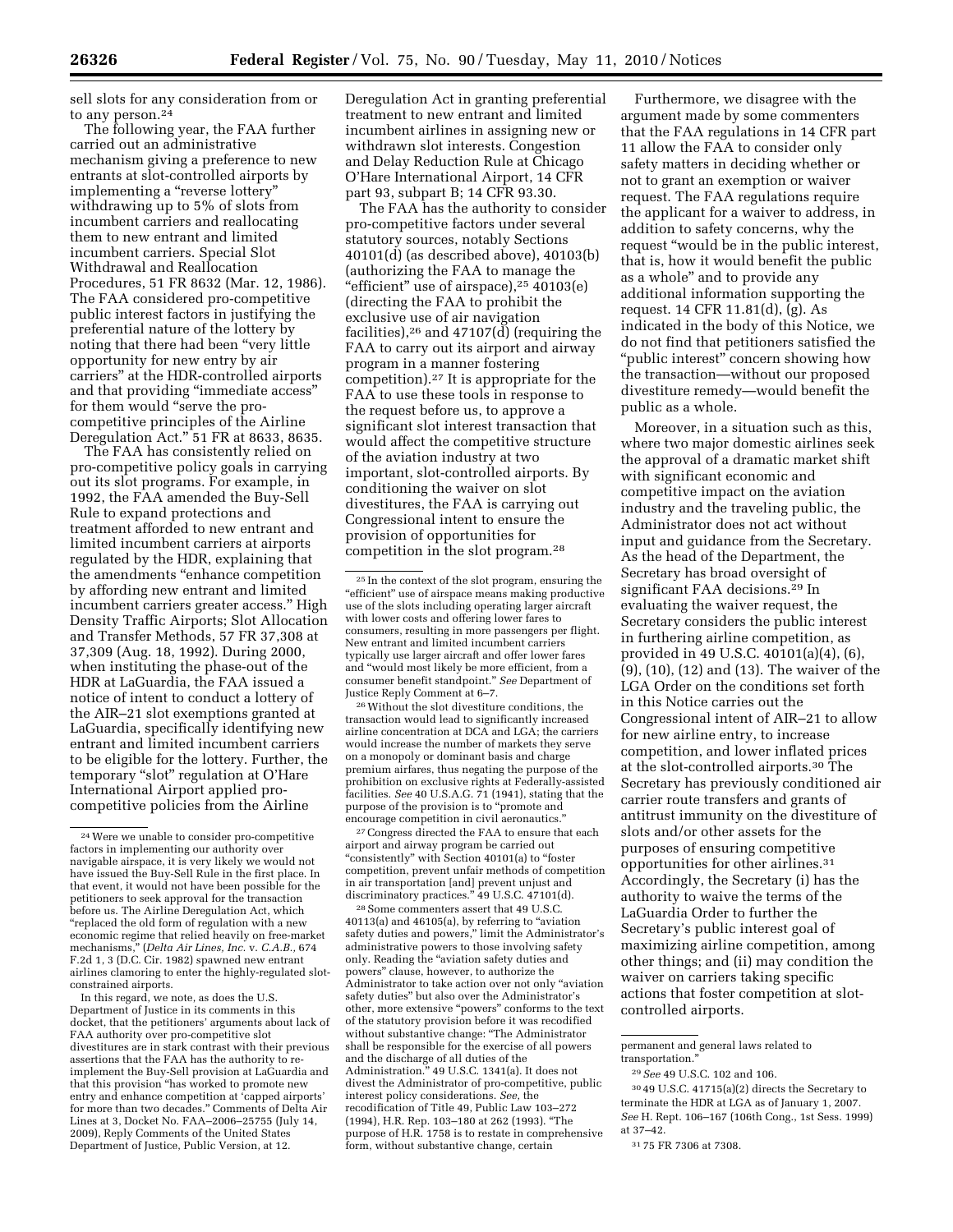## **The Slot Divestiture Conditions Do Not Violate Other Laws or Regulations**

Continental in its comments claims that our slot divestiture conditions constitute unauthorized market-based pricing and an unauthorized withdrawal of slots under the LaGuardia Order and the HDR. Continental's concerns reflect a misunderstanding of our action. For purposes of the requested waiver, we are not asserting any FAA right to collect monies by monetizing slot interests through an auction. Rather, in responding to a request for a waiver from the LaGuardia Order prohibition on a permanent transfer of slots, we simply are conditioning the waiver on a divestiture of some of the slot interests to new entrant and limited incumbent carriers. Those slot interests would not be divested to the FAA; they would be sold by the respective petitioning carriers to eligible purchasers and the petitioning carriers would retain the proceeds of the sales. Nor are we affirmatively withdrawing slot interests. Consequently, the provisions in the LGA Order and the HDR governing withdrawals of slots by the FAA are inapplicable to our action.32

We also do not accept the comments of the Joint Applicants, Continental or United, that the Department of Justice, not the Secretary (or FAA), is the sole source of competition authority over slot transactions. While DOJ has the authority under Section 7 of the Clayton Act to reject anticompetitive transactions, that does not remove DOT's responsibility to carry out its programs consistently with the procompetitive public interest criteria contained in Section 40101(a)(4), (6), (9), (10), (12) and (13). In considering the petitioners' waiver request in the public interest, the DOT is not asserting antitrust jurisdiction or implementing Clayton Act authority. Neither the FAA nor the Secretary is exercising the former "Section 408" authority over airline transactions. Petitioners are ignoring the fact that they petitioned the FAA for a waiver from a validly issued Order that prohibits permanent slot interest transfers at LaGuardia. The FAA is considering the waiver, not exercising antitrust authority nor intruding on the

Department of Justice's jurisdiction.33 As the DOJ indicated in its reply comments, the FAA's proposed decision "does not usurp" the DOJ's investigative authority under Section 7 of the Clayton Act (at p. 13). *See Bowman Transp. Inc.*  v. *Arkansas-Best Freight System, Inc.,*  419 U.S. 281, 298–99 (1974) (''A policy in favor of competition embodied in the laws has application in a variety of economic affairs.'')

Conditioning the waiver on slot interest divestitures is consistent—and does not interfere—with the competitive structure of the airline industry, or the statutory policy goal of ''placing maximum reliance on competitive market forces,'' as asserted by United and some other commenters. The conditions mitigate the competitive burdens of the transaction and ensure that the transaction will not result in undue industry concentration, the impediment of new entry, or otherwise disadvantage the traveling public. The policy goals direct us not only to place ''maximum'' reliance on competitive market forces but also to rely on "actual and potential competition'' to avoid ''unreasonable industry concentration,'' and to encourage "entry into transportation markets by new and existing air carriers.'' Section 40101(a)(6), (10), (12). Our action on the waiver request responds aptly to these policy directives.34

Our slot divestiture conditions do not withdraw slot exemption service authorized under 49 U.S.C. 41714(c), 41716(b), 41718. We do not mandate the divestitures of any slot exemptions that US Airways or Delta may hold.

We also are not bound to allocate the divested slots without charge, as Spirit prefers. The slot exemptions provisions

<sup>34</sup> United overstates the import of our waiver condition when it asserts that we are re-regulating the industry contrary to the Congressional directive in the Airline Deregulation Act. Conditions at slotconstrained airports are not reflective of a free, competitive market. The fact is that the FAA placed limits on flight operations that may be carried out at LGA and DCA due to congestion in the airspace; in the context of those flight limits, only certain airlines may operate at designated times. These airports thus are regulated by the Government and are in a different position than the vast majority of the other airports that are not slot-controlled. The FAA, in this instance, actually is instilling the opportunity for more competition at DCA and LGA, in reliance on the Airline Deregulation Act. By placing these conditions on the waiver grant, the FAA also is protecting against exclusive rights at the airports under 49 U.S.C. 40103(e) and is fostering competition at the Federally-assisted LGA and DCA. 49 U.S.C. 47107(d).

directing the Secretary to grant slot exemptions from the HDR to new entrant and limited incumbent carriers under specified provisions are not applicable here. The FAA is under no statutory obligation to have the divested slot interests allocated to eligible carriers free of charge. Although Spirit as noted in its comments is concerned that it may lose out in any attempt to purchase slot interests due to its relatively small share of revenues compared to that of the other eligible carriers, a sale of the slot interests allows the petitioners to maximize the value of their slot interests as originally intended as part of the larger transaction. 75 FR at 7311.

## **The Slot Divestiture Conditions Are Not**  ''**Takings**''

The petitioners claim we cannot legitimately require the slot divestitures because that constitutes taking without just compensation. We do not agree with this assertion. As we indicated in the Notice, the FAA has the authority to condition the grant of a waiver.35*See also, South Dakota* v. *Dole,* 483 U.S. 203, 208 (1987) (''The Federal Government may establish and impose reasonable conditions relevant to Federal interest \* \* \* and to the overall objectives thereto.''). The FAA expressly has the power to modify assignments of use of navigable airspace when in the "public interest" and to grant waivers only in the ''public interest.'' As we discuss above, it is in the public interest for us to condition the waiver request of the transfer of 167 slot pairs on the divestiture of certain slots to carriers with no or little presence at the constrained airports. This condition produces efficiencies, fosters competition, prevents unreasonable industry concentration, and protects the traveling public.

In any event, the takings claim is inapposite because slot interests are not property subject to the takings clause. Slot interests are subject to pervasive Federal encumbrances that limit any air carrier's property right or interest associated with them.36 The HDR provides that ''[s]lots do not represent a property right but represent an operating privilege subject to absolute FAA control.'' 14 CFR 93.223(a). Accordingly, any ''proprietary interest''

<sup>32</sup>Continental referred to *Verizon Communications* v. *Law Offices of Curtis V. Trinko,*  540 U.S. 398, 407–08 (2004) for the proposition that our action ''compelling'' US Airways and Delta to divest their slot interests may undermine their incentives to invest in beneficial infrastructure. We repeat that we are not, however, directing a slot divestiture. Rather, we are granting a waiver request, which is subject to a finding that it is in the public interest, subject to pro-competitive remedies. The two regulatory actions are of a different nature.

<sup>33</sup>Continental claims that we have not proven that the carriers' practices would rise to a Sherman Act Section 2 offense; we are not invoking or attempting to enforce antitrust laws. Rather, we are asserting our authority to protect the traveling public by fostering competition in the context of the requested waiver.

<sup>35</sup> 75 FR at 7307, citing *Starr* v. *Federal Aviation Administration,* 589 F.2d 307, 311 (7th Cir. 1978).

<sup>36</sup> In the context of an air carrier's bankruptcy proceeding, it has been held that the FAA's control over slots substantially encumber a carrier's property interest: ''A carrier possesses a proprietary right in allocated slots, [ ] limited as to the superior rights of the FAA.'' *In re Gull Air, Inc.* 890 F.2d 1255, 1260 (1st Cir. 1989).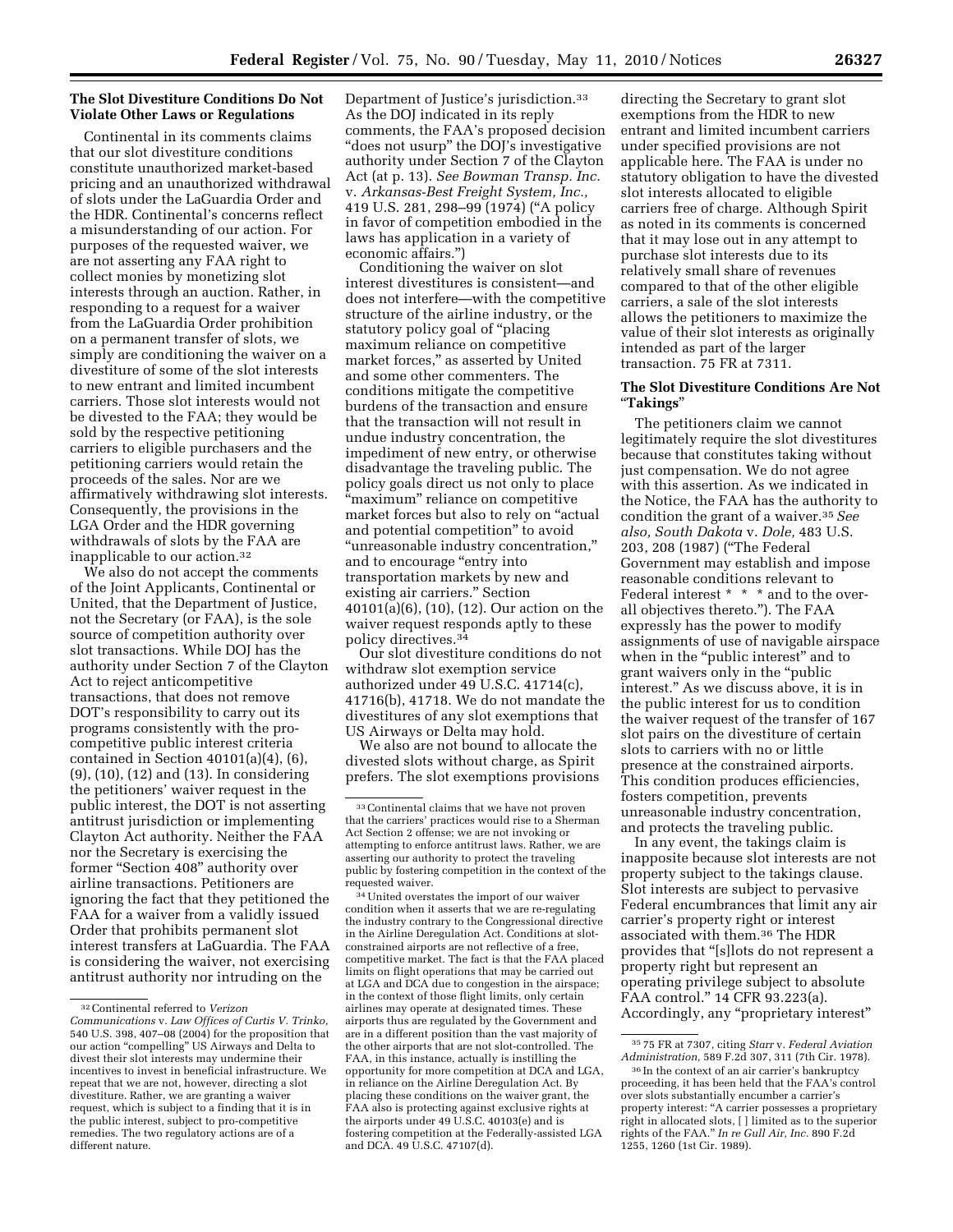claimed by an air carrier in a slot is subject to the encumbrances placed on those slots by FAA regulation.37 The Department, as we pointed out in the February Notice, has conditioned international aviation route transfers and antitrust immunity grants on divestitures of slots or route certificates in the past, and, because these are not ''property,'' they do not constitute Fifth Amendment compensable takings.38 A carrier's interest in slots is subject to extensive FAA regulation and Congressional direction.39

There is no definitive judicial holding that slots are ''property'' subject to the Takings Clause.40 In any event, a slot interest is substantially fettered and encumbered by FAA requirements, as explained above, and therefore a holder does not have the attributes of an unfettered right to "use the property, receive income produced by it, and to exclude others from it" as a tenant by entirety does under Michigan State law. *United States* v. *Craft,* 535 U.S. 274, 282 (2002). Rather, a carrier's use of a slot interest is subject to FAA minimum utilization requirements and any right to "exclude others" is subject to FAA

38*See* discussion of DOT Orders requiring such divestitures in the public interest. 75 FR 7306 at 7308.

39The Port Authority of New York and New Jersey commented that slot interests are licenses, not Federal property. We need not address, in this Notice, the Port Authority's arguments in this regard.

40The United States Court of Appeals for the First Circuit held that it ''need not decide [whether slots constituted part of a bankrupt carrier's estate].'' *In re Gull Air,* 890 F.2d 1255, 1261, 1262 fn. 8. Unlike the situation in *Ruckleshaus* v. *Monsanto,* 467 U.S. 986, 1002–1003 (1984), where the Court determined that intangible property (a trade secret) exhibited characteristics of more tangible forms of property, slots lack many of those characteristics. For example, there is no state law recognizing a slot interest as a property right, as was the case in *Monsanto.* Additionally, unlike the cases relied on in *Monsanto,* a slot interest does not convert the carrier to the position of a creditor, such as a mechanic's lien does to a contractor, in *Armstrong*  v. *United States,* 364 U.S. 40 (1960); or a mortgage to a bank mortgagee, in *Louisville Joint Stock Land Bank* v. *Radford,* 295 U.S. 555, 596–602 (1935). Nor is a slot interest a contract subject to the Takings Clause as a war risk insurance contract is to a beneficiary, in *Lynch* v. *United States,* 292 U.S. 571, 579 (1934).

operational control, withdrawal rights, and congressional directives.

Further, we disagree with petitioners' claims that the conditions on the waiver do not serve the government interest and are tantamount to "extortion." *Nollan* v. *California Coastal Commission,* 483 U.S. 825, (1987).41 Our grant of the waiver permitting the petitioners to proceed with the slot interest transaction, subject to slot divestitures to new entrant and low-cost carriers, substantially advances the FAA's legitimate objectives of more efficient use of constrained airspace and of fostering airline competition at airports. A ''broad range of governmental purposes and regulations satisfies'' the requirements for considering a condition to a waiver as substantially advancing a governmental interest. *Nollan* at 834–35. Accordingly, we find that the conditions to the waiver do not deprive petitioners of property without just compensation.

Even assuming slots are property for purposes of the Takings Clause, the divestiture as a condition to the FAA waiver simply regulates the carriers' use of the slot interests and does not constitute a taking. The Supreme Court has identified several factors for consideration of when a government taking has occurred under the Fifth Amendment: ''The character of the government action, its economic impact, and its interference with reasonable investment-backed expectations.'' *See Penn Central Transportation Co* v. *New York City,* 438 U.S. 104, 125 (1978) (City Landmarks Preservation Commission disapproval of construction of a 50-story office building over Grand Central Terminal held not to be a ''taking'' of the owners' right to exploit the superadjacent airspace).

Here, our waiver condition of slot divestiture would constitute a regulatory, not a takings, action.42 By conditioning the transfer of a large portion of slot interests on the sale of some of the slot interests, the FAA effectively is regulating the ability of the

petitioning carrier to transfer slot interests in a manner that results in unreasonable industry concentration. Divesting some slot interests to petitioners' competitors will ensure that the traveling public does not experience a degradation of fares, service or routes at the affected airports.

With respect to reasonable investment-backed expectations, carriers have been on notice for decades that the FAA has considered slots to be an operating privilege not a property right. 14 CFR 93.223(a). As discussed above, not only have the FAA regulations been clear about the tentative nature of slots and the duration of slot interests, the FAA retired the slot system at Chicago O'Hare airport in 2008. 14 CFR Part 93, Subpart B, Congestion and Delay Reduction at Chicago O'Hare International Airport, § 93.21(e). In AIR– 21 (2000), Congress legislated a phaseout of the HDR at the New York airports and at O'Hare. Accordingly, the carriers and those banks and financing firms holding slots as collateral were aware of the FAA/Congress' right to change the slot system, withdraw slots, etc. The Securities and Exchange Commission filings recognize the Federal encumbrances to slot holdings.43 Consequently, the ability of the FAA to condition the waiver allowing the transfer of massive amounts of slots on divestitures of a small percentage is a ''burden we all must bear in exchange for 'the advantage of living and doing business in a civilized community.'' *Monsanto,* 467 U.S. 986, 1007.

Because we may condition the grant of the waiver, and the conditions do not effect a "taking" of "property," we disagree with petitioners' contention

<sup>37</sup>*See* 14 CFR 93.211–229. At DCA, where slots are subject to the HDR, these encumbrances include, for example, the ability to withdraw slots for essential air services, operational needs, and non-use. 14 CFR 93.219, 93.223 & 93.227. At LaGuardia, slot interests are subject to the terms of the Order which grants only a temporary interest in the slots to carriers, providing for only leases or temporary transfers through the duration of the Order. 71 FR 77,854 at 77,860, as amended 74 FR 51,653 (Oct. 7, 2009). They are subject to the terms of the January 2009 Order on voluntary retirements. 74 FR 2646 (Jan. 15, 2009). Also, slot interests at LaGuardia are subject to minimum utilization requirements. 71 FR 77,854 at 77,860.

<sup>&</sup>lt;sup>41</sup> Nollan struck down, as an unlawful "taking," a State condition on a building permit to replace a small beachfront bungalow with a larger house with a public easement across the beach. The Court held that the permit condition did not substantially advance legitimate State interest related to land-use regulation. The Court did find, however, that a legitimate permit condition would have been a height limitation, a width restriction, or a ban on fences. 483 U.S. at 836.

<sup>42</sup> *Lingle* v. *Chevron U.S.A. Inc.,* 554 U.S. 528 (2005), cited by Continental for a takings test, is not apposite. That case reversed and remanded the Ninth Circuit Court of Appeals' holding that a Hawaii statute which responded to concerns of oil companies' market concentration by limiting the rent that oil companies charged to dealers, effected an unlawful taking.

<sup>43</sup>*See*, for example, America West Holdings Corporation Form 10–K for the Fiscal Year Ending December 31, 2003 (at 11):

At New York City's John F. Kennedy International Airport and LaGuardia Airport, and at Washington DC's Ronald Reagan National airports, which are designated "High Density Airports" by the FAA, there are restrictions on the number of aircraft that may land and take-off during peak hours. At the New York airports, slot restrictions are abolished after January 1, 2007. In the future these takeoff and landing time slot restrictions and other restrictions on the use of various airports and their facilities may result in further curtailment of services by, and increased operating costs for, individual airlines, including AWA, particularly in light of the increase in the number of airlines operating at such airports. In general, the FAA rules relating to allocated slots at the High Density Airports contain provisions requiring the relinquishment of slots for non-use and permit carriers, under certain circumstances, to sell, lease or trade their slots to other carriers. All slots must be used on 80% of the dates during each two-month reporting period. Failure to satisfy the 80% use rate will result in loss of the slot which would revert to the FAA and be reassigned through a lottery arrangement.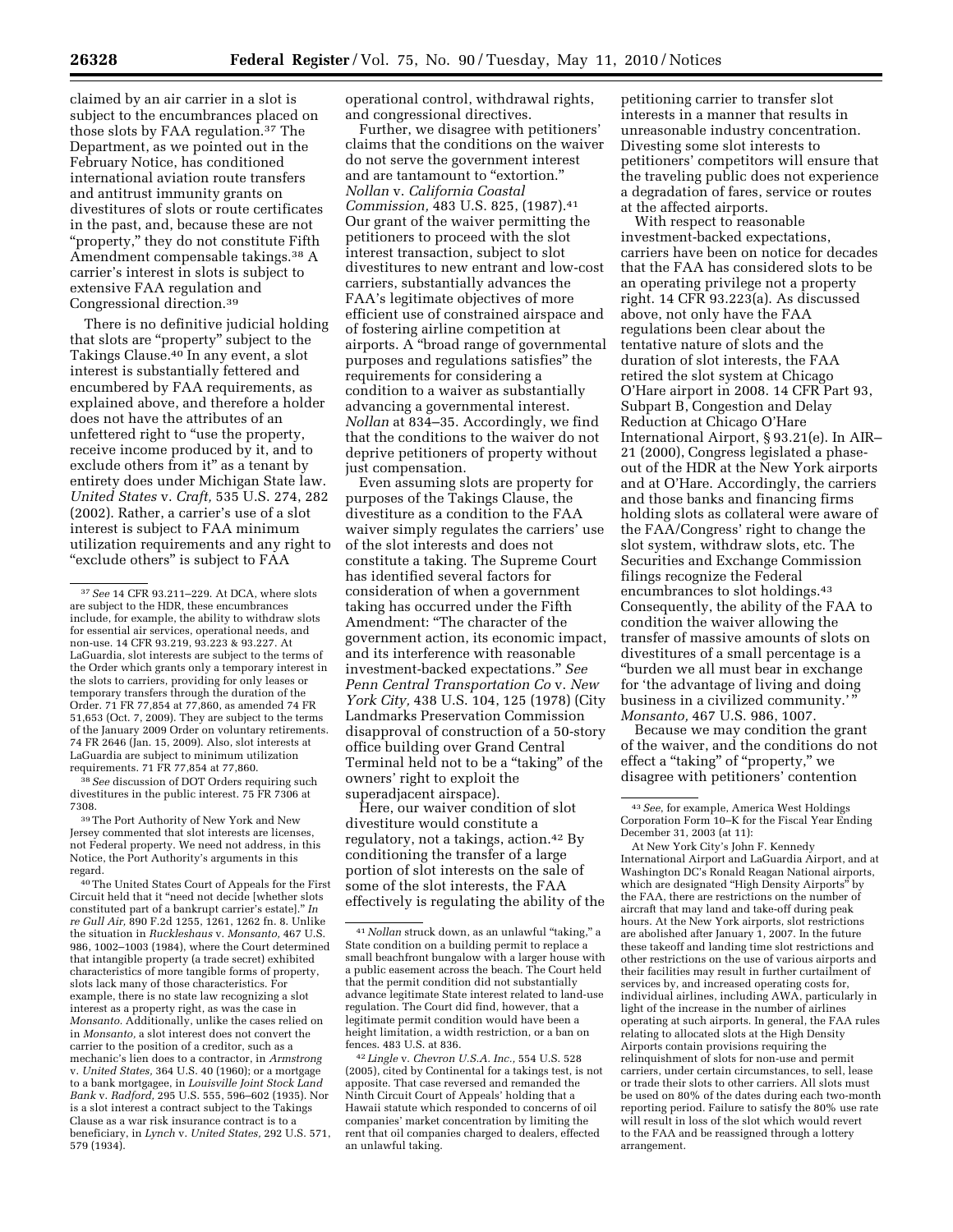that the conditions adversely affect the asserted ''just compensation'' to be derived from their slot interests under *United States* v. *50 Acres of Land,* 469 U.S. 24, 29 (1984). In any event, the process we will institute provides for the sale of the slot interests, subject to certain rules to maintain competition, for a bundle of slot interests.

## **The FAA May Condition the Waiver on DCA Slot Interest Divestitures**

The petitioners assert that we have no jurisdiction over the DCA slot interest sale by Delta and purchase by US Airways, because the High Density Rule permits an unfettered sale of slots at DCA. They claim a forced divestiture of DCA slots conflicts with the HDR.

As we explained in the Notice, we find that the slot swap between US Airways and Delta at both LaGuardia and DCA are a single transaction, such that the LGA purchase and sale would not occur without the DCA purchase and sale. Accordingly, we review both transactions as part of a single, unified transaction and may condition our waiver to the LGA Order on divestitures of slots at both airports.

In the petition before us, the carriers seek a waiver from the buy-sell prohibition in the LGA Order for the purpose of exchanging slot interests at both LGA and DCA airports. We are not ''bound by legal formalisms'' in discharging its duty but instead will ''take account of the economics of the transaction under investigation.'' *See Reves* v. *Ernst & Young,* 494 U.S. 56, 61 (1990); *The Shoshone Indian Tribe of the Wind River Reservation, Wyoming* v. *United States,* 58 Fed. Cl. 77, 86 (2003) (''must examine the underlying economic reality'' of the transaction).

The fact that the slot swap concerns two airports does not compel us to segregate the transactions; rather, it is clear that the transactions are contingent on each other. The joint application of US Airways and Delta, filed August 24, 2009, before the U.S. Department of Transportation for approval of the transfer of U.S.-Brazil frequencies is expressly termed ''contingent joint application,'' made dependent on completion of the Mutual Asset Purchase and Sale Agreement, which involves the slot interest transfer at issue here. As stated in the joint application:

The Joint Applicants are submitting this application on a strictly contingent basis. The proposed transfer of the Joint Applicants' U.S.-Brazil frequencies is part of the larger transaction described herein. The Joint Applicants will proceed with the larger transaction only if all transaction

components \* \* \* occur. (Joint application, fn. 2).

The joint application explains that the larger transaction includes the swap of the slot interests at both LaGuardia and Reagan National airports:

The [Mutual Asset Purchase and Sale] Agreement further involves the transfer of certain slots and real estate at LaGuardia Airport to Delta from US Airways, and the transfer of slots from Delta to US Airways at Reagan Washington National Airport, allowing the Joint Applicants to expand their respective operations at these points.'' (Joint application, at 2–3).

In such a situation, the agreements concerning each airport constitute ''a *single* actual transaction.'' *See SEC* v. *M&A West, Inc.,* 583 F.3d 1043, 1052– 3 (9th Cir. 2008) (holding that the ''existence of multiple agreements bears little effect when the agreements collectively constitute a single transaction.'') The fact that the slot purchase and sale agreements at both DCA and LGA were entered into simultaneously and were linked together creates a necessary nexus between the agreements for purposes of conditioning our approval of the petition on certain remedies. *Shoshone Indian Tribe,* 53 Fed. Cl. at 88–89. Further, considering the DCA and LGA slot swaps as a single transaction justifies the remedies at both LGA and DCA, which effectuate the statutory goal of maximizing competitive opportunities for airlines and assuring that the traveling public receives the service and fare benefits provided by competitive airline service.

## **The Proposed Transaction Would Lead to a Reduction in Competition at DCA and LGA**

In their filings, US Airways and Delta have not challenged the calculations stated in the Notice that, if the transaction were approved as proposed, the proportion of US Airways' share of slots and departures at DCA, and Delta's share of slots and departures at LGA, would increase substantially. DOT had calculated that US Airways' share of slot interests at DCA (including regional affiliates) would increase from 44% to 54%, and its share of departures would increase from 47 to 58%. Similarly, DOT's calculations for Delta's share of slot interests at LGA, including affiliates, would rise from 24 to 49%, and its share of departures would rise from 26 to 51 percent. In both cases, the increases would have the effect of making US Airways by far the dominant carrier at DCA, and Delta by far the dominant carrier at LGA.

Rather than challenging the calculations of concentration, the carriers argued that the Notice fails to articulate the level of concentration that causes concern.

The common metric used in antitrust analysis for market concentration levels is the Herfindahl-Hirschman Index, (HHI).44 Under the Horizontal Merger Guidelines issued by the U.S. Department of Justice and the Federal Trade Commission, transactions that increase the HHI by more than 100 points in concentrated markets (concentrated markets are defined as those in which the HHI is in excess of 1800 points) presumptively raise antitrust concerns. In its comments to the docket in this case, the United States Department of Justice stated that it had calculated that, if the transaction were approved as proposed, the HHI at will increase at LGA by 600 from 2394 to 2994, and at DCA will increase by 626 from 2756 to 3382.45 Under the Guidelines, such increases in highly concentrated markets are presumptively likely to create or enhance market power or facilitate its exercise.46

As the methodology for the calculation of the HHI indicates, it is not simply the market share of the largest competitor that raises potential competitive concerns, but its magnitude relative to the market shares of others. As the Notice pointed out, if the transaction were approved as submitted, at DCA US Airways would become three times the size of its closest competitor, while at LGA, Delta would become twoand-one-half times the size of its closest competitor. (Moreover, LGA would transition from an airport with three competing carriers of similar size to one with a single dominant carrier.) As also cited in the Notice, carriers with relatively weak minority positions have limited abilities to exert competitive pressure and discipline the fares of the dominant carriers, a point that neither US Airways nor Delta chose to dispute.

In its comments, the Department of Justice concurred with our tentative view of the increased concentration levels. It emphasized another important point—that the transaction would

45Comments of the United States Department of Justice, March 24, 2010, p. 5.

<sup>44</sup>The HHI for a particular market is calculated by squaring the market share of each firm competing in the market and then summing the resulting numbers. The HHI takes into account the relative size and distribution of the firms in a market and approaches zero when a market consists of a large number of firms of relatively equal size. The HHI increases both as the number of firms in the market decreases and as the disparity in size between those firms increases. *See* U.S. Department of Justice and Federal Trade Commission, *Horizontal Merger Guidelines.* 

<sup>46</sup>U.S. Department of Justice and Federal Trade Commission, *Horizontal Merger Guidelines* § 1.51 (1992).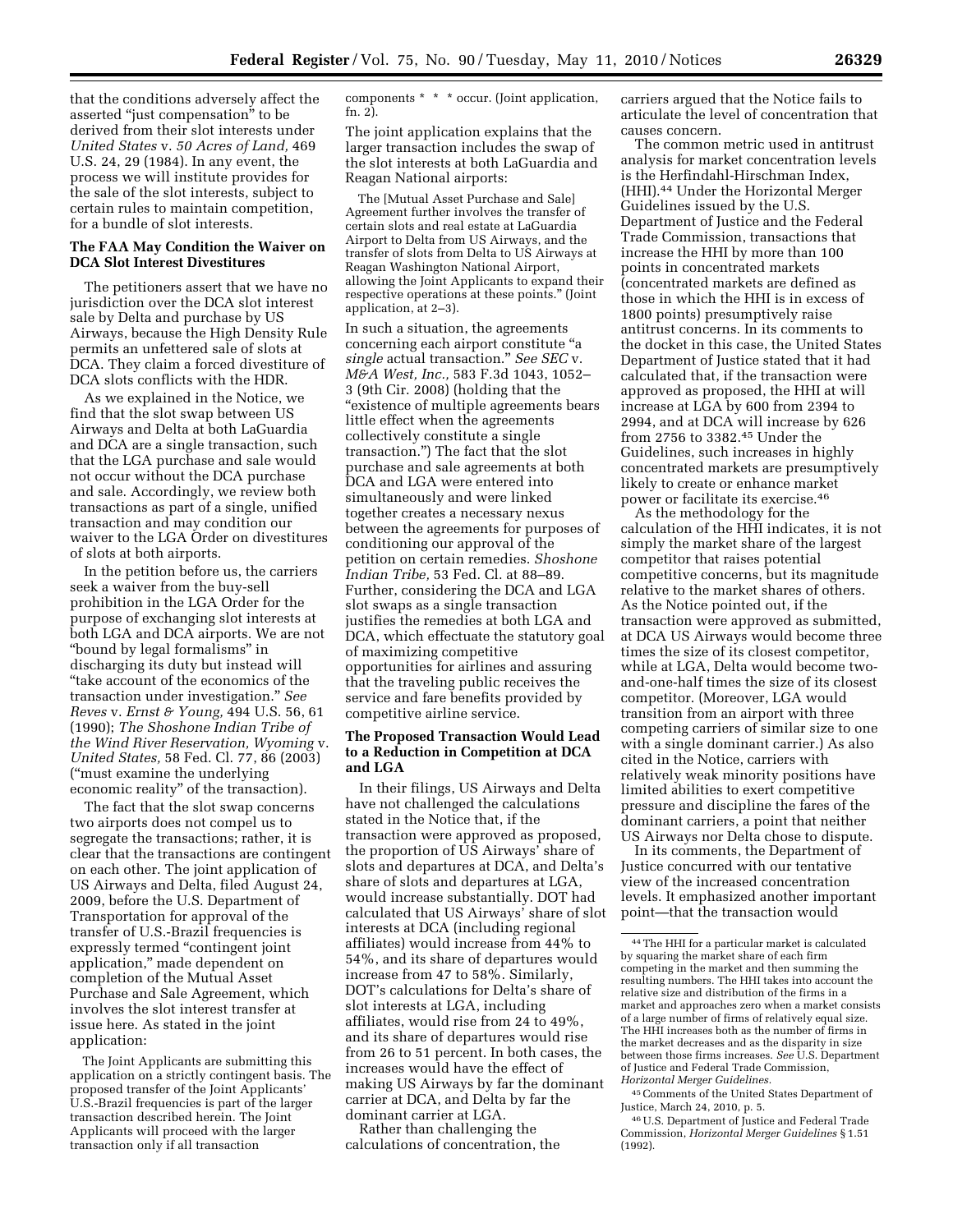reduce competition between US Airways and Delta: 47

The transaction also will reduce competition between Delta and US Airways at DCA and LGA. US Airways and Delta are principal rivals at the airports. Post transaction, however, Delta will shrink substantially at DCA, reducing its ability to compete effectively with US Airways. Similarly, US Airways will shrink substantially at LGA, reducing its ability to compete effectively with Delta." 48

While not an issue directly addressed in the HHI, DOT believes that, as a general rule, in the aviation industry more competitive pressure and pricing discipline can be exerted by low-cost carriers than by incumbent legacy carriers. This view is supported by the Department of Justice,49 as well as in the academic literature cited in the Notice and by DOJ in its Appendix A. At both LGA and DCA the second largest carrier would be the legacy carrier American Airlines. Moreover, low-cost carriers have only a very limited presence at both airports, with a 3.3% share of slot interest holdings at DCA 50 and a 6.8% share at LGA, and they face substantial barriers to increasing their presence, because entry to both airports is governed by slot regimes. As stated in the Notice, studies indicate that entry by low-cost carriers dramatically lowers fares and increases the volume of passengers in a market,51 a point reinforced by Southwest's assertion in its comments that, were it to operate the slots to be divested, empirical data indicated that it would annually carry more than 340,000 additional passengers to and from each of the two airports and that its fares would average 33% lower than Delta's average fare at LGA and 49% lower than US Airways' average fare at DCA.52

In addition, the Department of Justice, in its comments, stated that Delta has, in the past, assumed inconsistent positions on the competitive effects of slot shares and concentrations at DCA and LGA:

48Comments of the United States Department of Justice, March 24, 2010, p. 4.

During Delta's bankruptcy three years ago, US Airways considered acquiring Delta. Delta resisted US Airways' overtures, arguing that the merger would cause competitive harm at DCA and LGA. At that time, Delta argued that slot shares resulting from the merger levels that are approximately the same as the shares that would result from the present proposed transaction raised substantial competitive concerns. Delta's current position is precisely the opposite.<sup>53</sup> [citations omitted].

Although US Airways and Delta questioned the concern expressed in the Notice regarding the potentially anticompetitive effects resulting from increased airport concentration levels, they nonetheless offered a counterproposal under which they would voluntarily divest 15 slot pairs at LGA and 4.5 slot pairs at DCA. The slot pairs would be divested to four different carriers that were eligible under the terms of the Notice, with no carrier receiving more than 5 slot pairs.

The carriers have not demonstrated that these voluntary divestitures should or would reasonably assuage the competitive concerns we expressed in our February 9 Notice. In particular, the divestiture of only 4.5 pairs of slots at DCA—where the Notice clearly indicated there were serious concentration and competition concerns—and the inability of the four low-cost beneficiaries to mount their own competing service in the near-term were disappointing elements to the counterproposal. As discussed more fully below, we conclude that the counterproposal falls significantly short of what we believe the minimum levels of divestiture must be to adequately protect the public interest.

## **Our Concerns About Potential Anticompetitive Harm are Well-Founded and Fully Justifiable**

In the Notice, we set out concerns that US Airways and Delta could increase the number of markets they serve on a monopoly or dominant basis, and that consumers at these airports may be harmed by the loss of nonstop service, the loss of a nonstop competitor, or the

transfer of nonstop monopoly service to a more dominant carrier.

We also tentatively concluded that the proposed transaction was likely to result in higher fares for consumers in certain domestic markets, as the carriers could rely on their increased dominance to maintain or enhance their premium fare structure in markets served at both airports. Furthermore, we expressed concerns that because slot restrictions at both airports substantially hinder proportional increases in competition by other carriers, higher fares could be sustainable due to the carriers' increased market power at both airports.

In reaching these tentative conclusions, we relied on statistical information indicating that US Airways and Delta already charge higher relative fares where they operate monopoly or dominant routes from airports where they have a strong presence, such as DCA and LGA. That information included relating US Airways' and Delta's average fares at DCA and LGA to the Standard Industry Fare Level (SIFL), a cost-based index that we have used historically to assist in its evaluation of pricing. That information indicated that the average fares charged by US Airways at DCA and Delta at LGA substantially exceeded not only the average fares at the other DC-area and NYC-area airports, but of the largest carriers at each of those airports.

It is telling that US Airways and Delta have not urged in response that their fares are at or below averages, nor provided data showing that they do not utilize their pricing power to charge premium fares in markets that they dominate. Rather, they asserted that FAA's concerns about potential anticompetitive actions were mere speculation, as we did not point to specific instances of harm; argued that the SIFL was effectively obsolete as a useful measure of cost; and urged that the benefits of the transaction, which they assessed at \$44.3 million less in consumer costs for travel on affected routes and \$153 million if increased flying due to improved connectivity and service were included, would outweigh the conceivable harms.

As to the concerns about harm in specific markets, those concerns are real and demonstrable. If the transaction is consummated as finally proposed, Delta plans to withdraw from a number of DCA nonstop routes on which it competes with US Airways, and US Airways plans to withdraw from other LGA nonstop routes on which it competes with Delta. Unless new service is instituted by carriers other than DL and US, these routes will

<sup>47</sup> DOT calculates that at DCA there would be a sharp decrease in service by Delta, reducing it from a major competitor on DCA routes with US Airways to one holding fewer than 5.5% of the O&D passengers. Similarly, at LGA US Airways' share of O&D passengers would fall to just 6 percent. In these cases, we fear that the diminished presence of Delta at DCA and of US Airways' at LGA will lessen their abilities to competitively price their remaining flights at the respective airports.

<sup>49</sup>*See* Comments of the United States Department of Justice, Appendix A.

<sup>&</sup>lt;sup>50</sup> If the temporary slots interests acquired by JetBlue from American were included, the LCC percentage at DCA would rise to 5.2 per cent.

<sup>51</sup>Notice, p. 12.

<sup>52</sup>Comments of Southwest Airlines Co., p. 11–12.

<sup>53</sup>Comments of the United States Department of Justice, March 24, 2010, p. 5, n.8, *citing* Hearing on the State of the Airline Industry: The Potential Impact of Airline Mergers and Industry Consolidation Before the S. Comm. on Commerce, Science and Transportation, 110th Cong. (Jan. 24, 2007) (testimony of Gerald Grinstein, CEO of Delta Air Lines) (''The combined carrier would overwhelming [sic] dominate at these unique airports with restricted entry due to slot controls \* At Washington National, a merged US Airways-Delta would operate nearly four times more slots as its next largest competitor \* \* \* At New York-LaGuardia, the combined carrier would operate almost twice as many slots as the next largest competitor \* \* \*.'').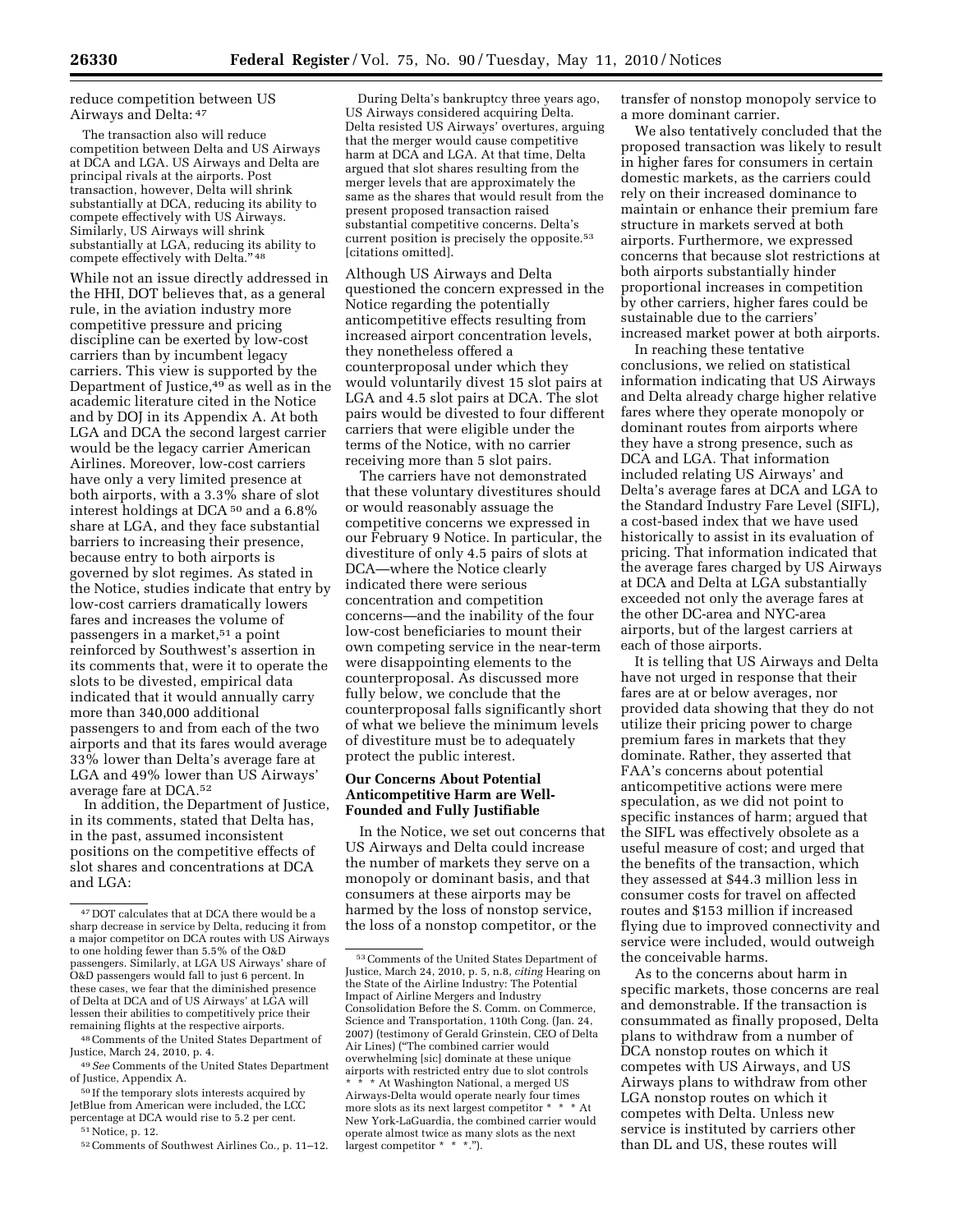become new monopoly routes for the remaining carrier.

Moreover, at various other communities US Airways will depart markets at which it is the sole or dominant provider of LGA nonstop service, and Delta will enter those same markets and become the sole or dominant provider of service. At several more, Delta will depart a market at which it is the sole provider of DCA nonstop service, and US Airways will enter that same market and become the sole provider of such service. While replacing one dominant carrier with another in a market might at first glance seem to have a neutral overall impact, such a conclusion would ignore the greater economic dominance that the succeeding carrier would have as a result of the transaction. Although the carriers plan to add nonstop service to a number of new communities, that service is likely to be provided on a monopoly basis and as a result can be priced at a premium. As discussed also below, there is no assurance that such service will continue for the longer term. Delta has already notified the airport at Roanoke, VA that it does not plan to continue its service from that airport to LGA, leaving that community without any nonstop service to New York City airports, and its intentions for service to other Virginia communities has also been questioned.54

While some of the consumer benefits cited in support of this transaction may prove to be short-lived, the consequences of carrier dominance, if not effectively remediated, will likely be more persistent. In this regard, DOJ noted that:

The FAA has concluded that the increased concentration resulting from the transaction will lead Delta and US Airways to 'rely on their increased dominance to maintain or enhance their premium fare structure in markets served at both airports' [citing the Notice at 7,309]. This is consistent with an extensive body of empirical work finding that airport concentration is associated with higher fares.<sup>55</sup>

DOJ also asserted that:

The parties' transaction will make LCC entry at LGA and DCA less likely, depriving consumers of the lower fares and vigorous competition that LCCs bring to the marketplace. It will increase the share of slots held by Delta and US Airways, giving them more revenue and profits at risk due to entry, more markets for which it will be in their interest to forestall entry, and thus, less

incentive to sell or lease slots to a potential entrant.56

And also:

LGA and DCA slots are highly concentrated in the hands of Delta and US Airways, both of which have little incentive to sell or lease slots to other carriers that would compete with them.<br> $*$  \* \* \* \* \*

\* \* \* \* \* [C]oncern about LCC entry is especially great at DCA and LGA, where limited LCC presence and slot controls protect high fares for incumbent carriers.57

As noted above, in the Notice we had provided data to the effect that US Airways maintained an average fare that was high relative to SIFL at DCA. The carriers challenged the use of SIFL in this context, arguing that it was calibrated to regulate airline fares in the 1970's, has limited current use, fails to control for certain factors, and is biased in favor of longer routes at the expense of shorter ones.58

A mileage cost-based fare benchmark, SIFL is calculated every quarter based on airline operating costs reported to DOT by 17 major airlines (composed of 6 legacy, 4 LCCs and 7 other carriers).59 Far from being obsolete, as the parties suggest, SIFL has been utilized by the Internal Revenue Service, the Government Accountability Office, the Department, other government agencies, the airline and airline consulting industries, and academics for fare analysis for many years. More importantly, the results achieved in our SIFL-based analysis mirror those of other tests.

The first of these other tests of airport fare rankings is found in our ''Domestic Airline Fares Consumer Report,'' which is published quarterly. Table 7 of this report currently contains average fare premiums for 121 city markets, sorted by fare premium percentages in descending order. For the Third Quarter 2009, DCA ranks number 3 with a 27.7% fare premium, while LGA appears as number 16 with a percent fare premium of 9%. These fare premium calculations include distance and density adjustments, and clearly substantiate our concern that DCA and

58Any bias that may exist between long-haul and short-haul markets, as argued by the parties, does not apply to the SIFL analysis used in this case, which is based on average passenger trip length at each of the three Washington or New York airports (which are all in excess of 500 miles).

59These costs are reported to DOT in ''Form 41 Financial data'' by certificated air carriers as a condition of their holding a U.S. air transport certificate of public convenience and necessity. U.S. air carriers submit these data accompanied by sworn statements attesting, under penalty of law, as to the accuracy and timeliness of the data.

LGA are high-fare airports—even before the additional concentration and resultant increase in pricing power that would result from the carriers' proposed transaction.

Furthermore, an analysis of comparative yields—also discussed in the Notice, but in the context of comparing the three DC and three NYC airports—produced the same conclusions. We found that the average yield (i.e., revenue per passenger mile) in all markets at BWI is 48% less than DCA, and the average yield in all markets at Dulles is 37% less than DCA.60 Similarly, the average yield at JFK is 28% less than at LGA, and Newark is 9% less than at LGA.61 Moreover, using mileage-based calculations that should allay the carriers' concerns about long-haul bias in the SIFL figures, we determined that for trips out to 1,000 miles, passengers at LGA pay 23% more on average than those at JFK (\$147 vs. \$120 each way), while passengers at DCA pay 64% on average more than those at BWI (\$184 vs. \$113 each way).62

## **Market Analysis Confirms the Reasonableness of Our Concerns on Fares**

A review of both US Airways' and Delta's historical pricing in similar markets indicates that absent the opportunity for additional competition afforded by slot divestiture, consumer savings at DCA and LGA as a result of this transaction would be negligible. In assessing US Airways' and Delta's claims as to potential consumer savings that would arise as a result of the proposed transaction, we considered materials presented by US Airways that provided base period and forecast period estimates of market total passengers, projected load factors, and other data. We compared the forecasted fares against US Airways' historical pricing in comparable markets,63 and given their poor correlation we believe

63 In this, we compared the existing average fares from the O&D with the Standard Industry Fare Level (SIFL) metric fare for each of 39 DCA markets and stratified the markets based on US Airways' market share, into monopoly, dominant, competitive, and non-competitive markets. These results provided a measure against which US Airways' forecast fares were compared to their historical pricing performance and against the SIFL metric.

<sup>54</sup>Letter of March 25, 2010 from Jim Webb and Mark Warner, United States Senators from Virginia, to DOT Secretary Ray LaHood, Docket FAA 2010– 0109.

<sup>55</sup>Comments of the United States Department of Justice, March 24, 2010, p. 6–7.

<sup>56</sup> *Id.,* p. 4.

<sup>57</sup> *Id.,* pp. 8–9.

 $\rm ^{60}$  Yield at DCA is 27 cents per mile, vs. 17 cents at Dulles and 14 cents at BWI.

<sup>61</sup> Yield at LGA is 20.5 cents per mile, vs. 18.7 cents at EWR and 14.7 cents at JFK.

<sup>62</sup>These differences in the level of yields at area airports tended to correlate with the level of low cost carrier operations. Passengers pay more for nonstop service of equivalent distance at DCA and LGA than at alternative airports that have sizable LCC competition.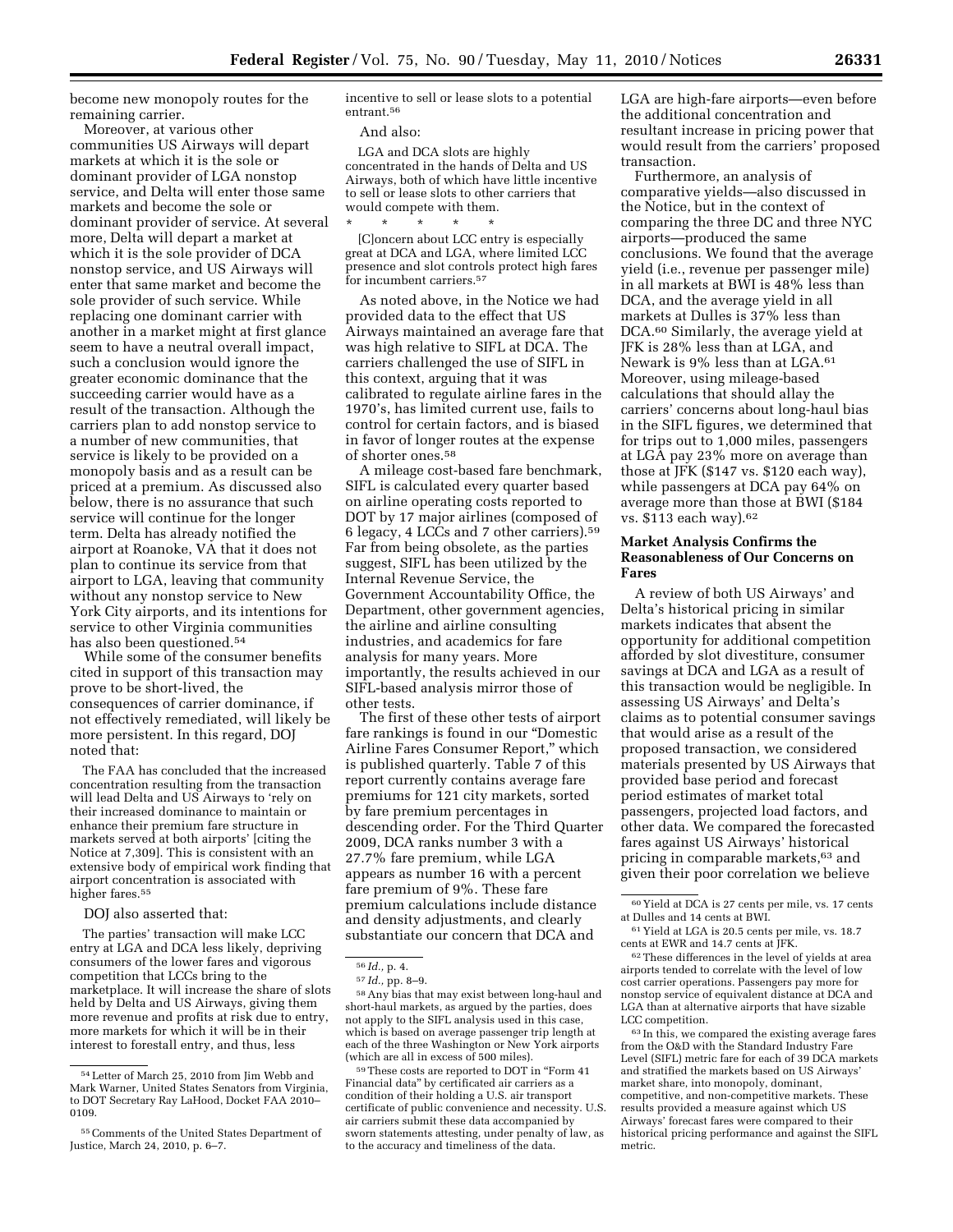the forecasts understate the average fares likely to actually prevail longer term in the particular markets. It may be that the prospective fares listed in the document are introductory fares, or other short-term or promotional fares. In any event, given the divergence between these claimed fares and US Airways' historic pricing, we were unable to corroborate US Airways' claims of savings in the DCA market. Rather, projecting the historic pricing trends, it is reasonable to assume that US Airways at DCA would, especially over time, utilize its increased pricing power to exact premium fares in many of the markets impacted by the transaction.

We did not have a similar document from Delta that projected its fares in each proposed market.64 However, in order to assess the potential impact of Delta's pricing policies on the traveling public we also examined probable Delta fares based on the carrier's historic pricing performance at LGA.65 As with DCA, we were unable to corroborate the carrier's claims of potential consumer savings and, as with DCA as well, the data indicated a likelihood that, especially over time, Delta would utilize its pricing power to exact premium fares in many of the markets affected by the transaction.

Even if greater support might be mustered for the carriers' claims of consumer cost savings, we compared those claims with the savings that might occur under a divestiture scenario. Based upon an analysis conducted by the Department of Justice,<sup>66</sup> we are persuaded that additional LCC presence at an airport is associated with significantly lower average fares and

65Staff calculated passenger-weighted average fares that reflected Delta's historic pricing in their existing markets, with which they estimated, together with other data (such as currently prevailing fares in the market and information on the competitive environment to be expected in the market) likely Delta fare ranges as a percent of SIFL in various city-pair markets. Of particular importance in this assessment was consideration for Delta's future potential market share and the competitive position that would enhance or diminish Delta's pricing power.

66Here, we placed reliance on an analysis conducted by the Department of Justice, which found that 10 extra percentage points of low-cost carrier share at an airport reduces on average the airport-wide price premium or discount by 4 to 9 percentage points, and increases the total number of passengers at the airport by 7.7 to 14.8%, depending on the sample used.

higher passenger volumes at that airport and consequently greater public benefit from competition.67

Moreover, there is convincing evidence, also based upon the Department of Justice findings, that as additional LCC presence grows at an airport over time, it is associated with large and statistically significant price decreases and passenger volume increases at that airport.68 This demonstrates precisely why the divestiture of slots to LCC's can ameliorate the competitive concerns raised by the applicants' proposed transaction.69

## **The Three DC Area and Three NYC Area Airports Are Not**  ''**Interchangeable**''

In our February Notice, we tentatively found that other airports in the New York and Washington, DC areas did not significantly impact the ability of carriers to exert pricing power at LGA and DCA, respectively. US Airways and Delta dispute this conclusion and maintain, as a key element in support of their application, that the three major metropolitan airports in Washington, and the three major metropolitan airports in New York, respectively constitute single product markets, implying that if fares were perceived to be rising too high at one airport, the harm would be mitigated by consumers simply shifting to the other two. Their argument heavily relied on a study performed on their behalf by Compass/ Lexecon, entitled ''Analysis of Relevant Airport Groupings,'' which was submitted to the docket. The study addressed ''whether the relevant origin (destination) points in New York and Washington are individual airports or groups of airports that passengers are willing to use interchangeably.''

While the study never concluded *per se* that the airports were ''interchangeable,'' it concluded that there were ''statistically significant relationships between fares at the three major New York airports, and separately, between fares at the three major Washington area airports \* \* \* [indicating] that fares at each airport \* \* \* are affected by competitive

conditions at the other airports'' in the same metropolitan area.70

We have both reviewed the Compass/ Lexecon study, as well as comments offered to the docket on this issue, and we are confident in concluding that, while fares at one of the three DC-area or NYC-area airports can exert a minor influence on fares at the others in some markets, it is quite clear that the airports are not economic substitutes. We further conclude that the presence of less costly service alternatives from BWI and IAD in Washington and EWR and JFK in New York are not sufficient to mitigate the harm to consumers that can occur from significantly reduced competition at DCA and LGA.

The Compass/Lexecon analytical approach was to compare fare trends over time between the three New York and three Washington area airports and common destinations. They found them to be systematically linked over time, such that a change in fare levels at one New York airport is associated with an increase in the fare at other area airports. From these observed ''price linkages'' they concluded that the New York and Washington area airports are ''commonly accepted to be substitutes.''

We believe the methodology of the study was flawed in a number of fundamental respects. Most significantly, while the study claimed a relationship in the *movement* of fares, it effectively admitted that the degree of relationship in the actual level of fare change was small. The results indicated

<sup>64</sup> DOT did request that Delta provide any documents it had that were equivalent to what US Airways had provided, but the number of markets for which they were able to offer information was limited to 10 out of approximately 36 markets where service is proposed. While useful, the limited data prevented the Department from fully analyzing the level of forecast fares and required the Department to independently review Delta's apparent pricing strategies in the markets.

<sup>67</sup> DOJ Appendix A at A–7.

<sup>68</sup>Their analysis showed, for example, that as LCC presence at an airport increases by 20 percentage points (from zero to 20%, say), the average airport-wide fare premium falls by an average of 8 to 18 percentage points, depending on the sample of airports examined. Similarly, a 20 percentage point increase in LCC presence is associated with a 15 to 30% increase in the number of passengers at that airport. 69 *Id.* at A–6.

<sup>70</sup>US Airways and Delta also asserted that the Department of Transportation and the Department of Justice have effectively treated the three Washington area airports as economic substitutes, Comments of Delta and US Airways at p. 34 and 35. With regard to DOT, they cited Order 2006–6– 17 (June 12, 2006) as evidencing such a position. In that case, three applicants competed for an award of two slot exemptions at DCA to serve a community within the 1,250-mile perimeter. DOT found the case to be "extremely close" between Comair's proposal to serve Savannah and US Airways to serve Sarasota Bradenton, as each satisfied two of the statutory criteria and offered similar benefits to the respective communities. In weighing the advantages and disadvantages of the proposals, we ultimately selected the US Airways proposal because the population in the Sarasota MSA was larger than Savannah's, US Airways' proposal included a right-sizing of aircraft to reflect the seasonality of the Sarasota market, and Savannah had better access to the Washington area with three nonstops to IAD versus Sarasota's one to BWI. In no way was the Department by doing so stating or implying that service between DCA, IAD and BWI was interchangeable. Order 2006–6–17 at 7, 8. With regard to DOJ, Delta and US Airways cited a DOJ 2001 press release and a 1996 speech by an Assistant Attorney General. In these instances concerns were raised about prospective transactions that would increase concentration by carriers at DCarea airports. Again, these did not state that the airports were economic substitutes for one another. DOJ's position on the issue is clearly set forth in its filings in this matter, which support DOT's proposed action.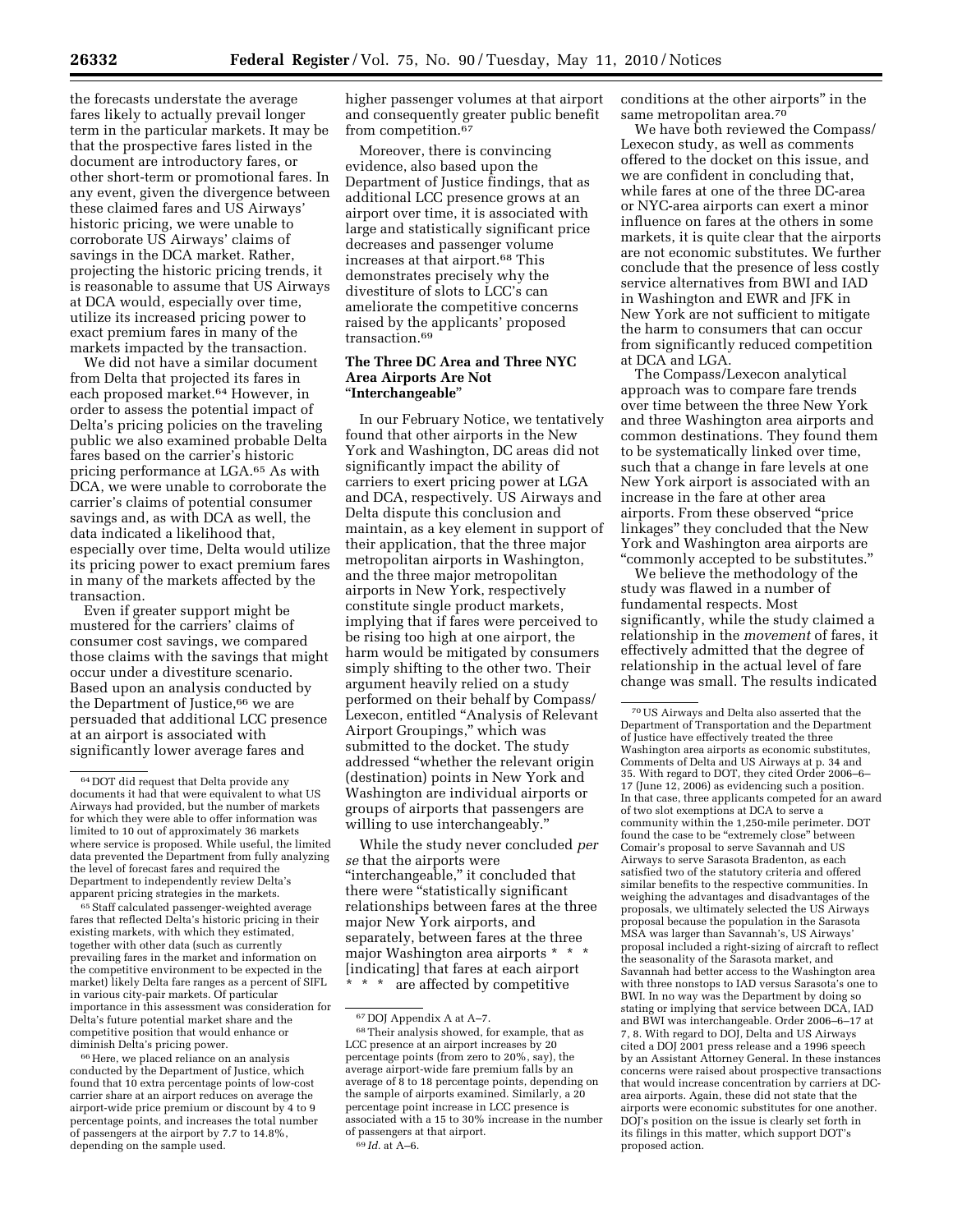that an increase in the fares at one New York airport of 10% is associated with an increase in the fare at another New York airport of only about 2.8%. At Washington, the corresponding figure was only 2.1%. If the major New York and Washington airports are ''economic substitutes,'' as the authors contended, that appears to be at odds with the fact that a price change at one would produce a change at the others of only one quarter or one fifth as much.71

Also, in its comments the Department of Justice expressed criticism of the Compass/Lexecon study, observing that the study failed to define the level of correlation in fares that would place the airports in the same relevant market, such that market power could not be exercised at DCA (or LGA) independently of BWI and IAD (or JFK and EWR).72

However, given the issues raised by the Compass/Lexecon analysis, we also independently considered whether the three airports in the New York area, and the three in the Washington area, effectively constitute the same market for all passengers. Comparative yields, Standard Industry Fare Levels, and Fare/Demand data were all studied for the DC and New York airports. In our review of each of these metrics, we found that for a large portion of passengers, especially time-sensitive passengers in each respective metropolitan area, the New York and Washington area airports are not effective substitutes for each other.

### *a. Yield Analysis*

In analyzing both overlap and all markets at the airports, we found that yields (*i.e.,* revenue per passenger mile) were substantially different among the airports. Specifically, we found the average yield in all markets at DCA is 27 cents per mile, vs. 17 cents at Dulles

72 It is not surprising that there is some correlation among fares at nearby airports, and more correlation than one would find among three random airports. DOJ asserted that such correlation alone does not show whether fares at DCA or LGA are constrained by fares at nearby airports.

and 14 cents at BWI. Similarly, the average yield at LGA is 20.5 cents per mile, vs. 18.7 cents at EWR and 14.7 cents at JFK. If the airports were effective economic substitutes for all passengers, we would expect to see a greater self-equalizing of yields and the yield spreads would not differ so significantly.73

## *b. Standard Industry Fare Levels*

DOT conducted an analysis of the level of passenger weighted fares as a percent of SIFL at Washington and New York City airports to test the proposition that fares at these airports are essentially undifferentiated. The results are summarized at Appendix B.

DOT found that the relationship of actual fares to the SIFL fare benchmark is very different at the respective area airports. At the Washington airports, actual fares are 65% of SIFL at BWI, 77% at IAD and 101% at DCA. At New York, the actual fares are 71% of SIFL at EWR, 57% of SIFL at JFK, and 82% of SIFL at LGA.

These disparities in weighted fares, consistent with our findings on yields, implies that price competition among the airports does not appear pervasive enough to discipline individual airport prices and thereby eliminate substantial price differentials.

#### *c. Fare/Demand Data*

If the three DC and three NYC airports were economic substitutes, a change in the fare levels at one should produce a corresponding change in passenger levels both at that airport and the others in its area. (One would expect that passengers would book less travel at an airport where fares were increased and more travel at the others, if the airports were indeed "competitors.")<sup>74</sup>

74 In order to test this proposition we conducted a time series analysis using O&D data for the same

We found no evidence of any significant substitutability existing among New York and Washington area airports. Substantial yield disparities and substantial differences in SIFL ratios were found to exist among the airports in both common and noncommon markets, and there were very low levels of correlation between the fare differences and the traffic volume differences at the airports.

The Department of Justice also supported the proposition that most passengers do not consider the airports to be interchangeable.75 DOJ noted that the sometimes significant differences in average fares at the various airports, and the high values attached to the slots and the carrier's efforts to protect these slots, ''show there is differentiation between LGA and DCA and other area airports.'' It further observed that ''Although other airports may be acceptable substitutes for some passengers (particularly pricesensitive passengers) they clearly are not close substitutes for other passengers, and competition among carriers at DCA and LGA matters."<sup>76</sup>

In conclusion, we believe that the evidence presented by the parties in support of their contention that Washington and New York area airports are effective substitutes is unconvincing. Any low level of substitution that may be demonstrated is inadequate to effectively discipline prices among the area airports, leaving the traveling public vulnerable to high fares arising from lack of competition and high market concentration.

75Although supporting divestment of Delta slots at LGA in order to expand opportunities for new entrants and limited incumbents in the NYC metropolitan area, the Port Authority of New York and New Jersey contended that there were flaws in DOT's analysis of airport substitutability and stated that it operates its airports to serve one travel region, with each airport having overlapping market areas. While market areas may ''overlap,'' that does not mean that passengers within the market areas are indifferent as to which airport they utilize, or that fares at one discipline those at others. We believe the further discussion as presented above addresses the Port Authority's other concerns.

76Comments of the United States Department of Justice, March 24, 2010, p. 16.

<sup>71</sup>The study also failed to control for changing macro or even regional economic trends. Moreover, in testing whether common airport markets are competitive, reliance should not be made simply on changes in fare trends alone over time, but rather should also examine whether passenger levels at each airport pair responds to changes in price over time at other area airport pairs in the same city-pair market. Finally, the study attempts to show that populations in the New York and Washington areas are dispersed in such a manner that many could drive roughly equal distances to "competing' airports. However, in doing so it failed to reflect the drive time effects of congestion, or differences in the availability or cost of parking, accessibility to mass transit and airport amenities, although these factors clearly alter the practical substitutability (cost/value to consumers) of different airports to consumers.

<sup>73</sup> In its comments, United Airlines contended that the differentials in yield affecting LGA and DCA may be due simply to the added costs of slots and problems with delays. As a general point, airline fares are market-based rather than cost-based (as evidenced in the variance in SIFL ratios discussed above). However, the three Washington and three New York airports largely share the same weather, a major cause for delays, and DOT Ontime Performance data for the fourth quarter 2009 indicates that delays are more common at IAD than DCA or BWI, and more common at EWR than at LGA or JFK. (The percentage of delayed flights were 17.7% for DCA, 17.4% at BWI, and 19.4% at IAD, as well as 24% for LGA, 198.8% for JFK, and 29.1% for EWR.). Further, the cost for slots could not explain the wide disparity between yields at DCA, IAD, and BWI on one hand and LGA, EWR, and JFK on the other. As noted above, DCA's all markets yield is 37% above IAD and 48% above BWI, while LGA's comparable figure is 8% higher than EWR and 28% higher than JFK. The value of a one cent yield difference *per quarter* on all scheduled passengers at DCA is estimated at \$28.9 million, and \$41 million at LGA—many times the value of a slot at those airports.

period as used in the Compass/Lexecon study. The regressions produced correlation coefficients  $(R<sup>2</sup>)$ for each set of airports that were very low, with levels not significantly differentiated from zero indicating the lack of a relationship between fare differences at DCA/LGA and traffic differences at the other metropolitan area airports. Even when regressions were performed focusing on overlap markets where the fare difference between the reference airport market and the base airport market were the greatest and where highest fares exist at the base airport—where consumers would be most likely to seek lower fares by turning to an alternative or substitute airport—the correlation coefficients were not substantially differentiated from zero.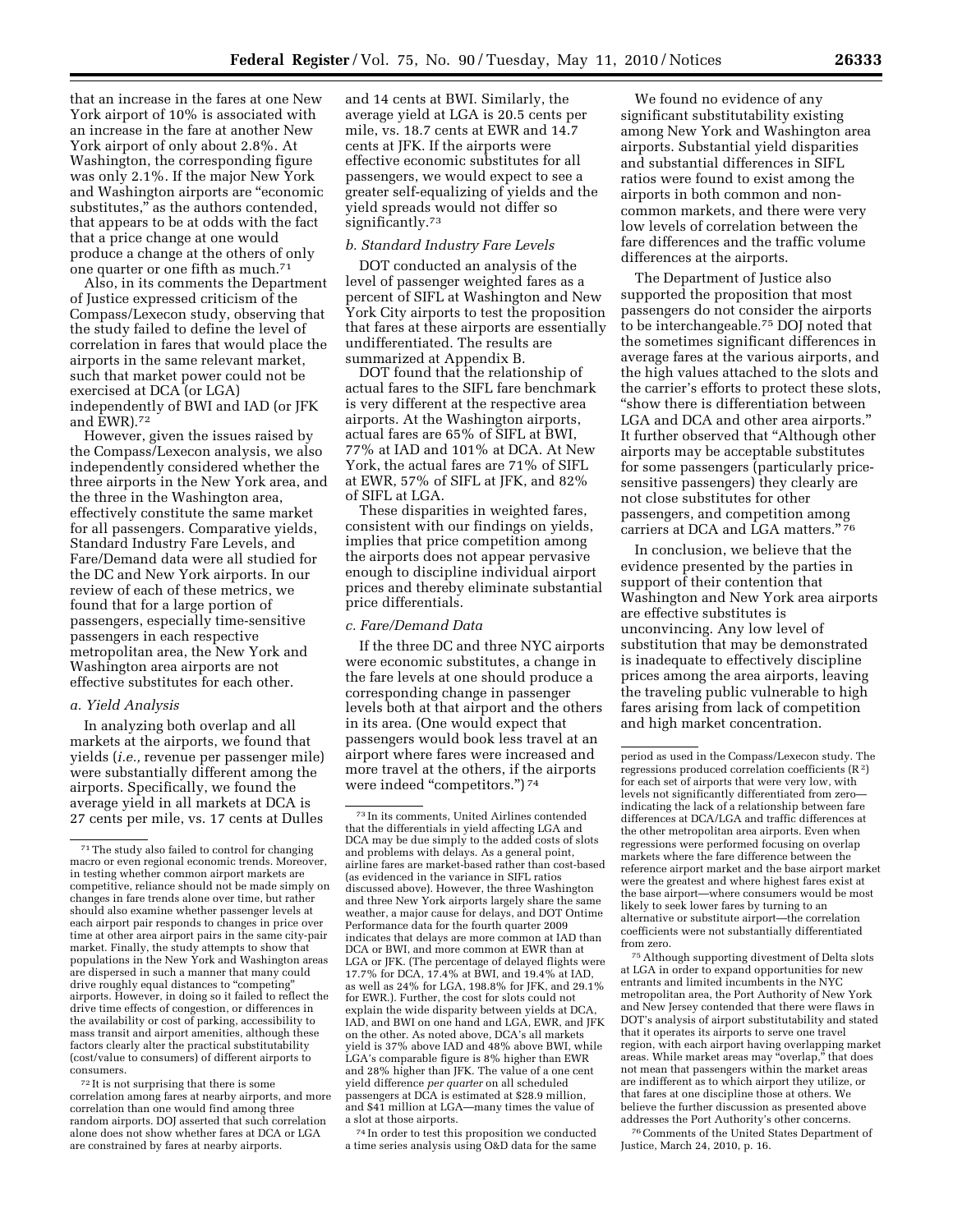## **The Reputed Benefits of the Transaction Do Not Mitigate the Potential Harms**

The Joint Applicants have asserted that the FAA failed to consider the benefits of the proposed transaction, including improvements in service and increased competition among the parties. Specifically, the Joint Applicants claim that the transaction will result in a more efficient utilization of slots and facilities through upgauging of aircraft size at both LGA and DCA, thereby increasing throughput and competition while reducing congestion and delay. In addition, the Joint Applicants argue that the facilities transfer will enable Delta to create a seamless hub at LGA and will facilitate enhanced competition and preserve and enhance small community access at both LGA and DCA.

By deciding to tentatively grant the waiver as conditioned in the Notice, we not only carefully considered these efficiencies, we also concluded that they would likely be realized if the transaction were implemented as remedied. It is clear from the record in this proceeding that the slots at issue in this transaction are currently being used sub-optimally and inefficiently, both from the perspective of the carriers holding them as well as from the perspective of the public interest.

We concur that the transaction would provide a greater economic incentive to both carriers to achieve more efficient utilization of slots and facilities at both airports through upgauging aircraft size and that that would produce public benefits. However, we also concur with the Department of Justice in noting that, ''the parties' benefits estimations use incorrect baselines, or 'but-for-world,' against which to compare their promised capacity and traffic gains."77 Rather than comparing the projected increase in capacity and traffic at current levels, the appropriate comparison is against alternatives to the current commercial situation faced by US Airways at LGA and Delta's planned operations absent the transaction at DCA.78 As such, we believe that the Joint Applicants have overstated the public benefits and understated the potential harms from the transaction. Indeed, in many airport-pair markets, the Joint Applicants are merely replacing each other's services at the two respective airports. Given that Delta and US Airways are currently primary

competitors for each other at each of these airports, the loss in potential competition in the markets they both currently serve is particularly important. In addition, Delta's claimed public benefits of creating a hub at LGA are also overstated. For example, as Southwest notes, creating a hub at LGA would likely necessitate reliance on regional jets, as Delta uses at other hubs, potentially eroding the benefits of upgauging. Further, a hub at LGA would utilize a significant amount of its scarce capacity to accommodate passengers who have no need or desire to be at LGA but are only stopping there on a journey elsewhere.79

The Joint Applicants assert that one of the main benefits of the transaction is increased or enhanced service to small communities. While Delta and US Airways have made public some of their new intended services, including service to small communities, the carriers have not released all intended service changes and in no way are bound to implement any of the proposed services in new markets.80 Also, if service to small communities with an established history of nonstop service to these slot controlled airports is eliminated, while service is announced to other small communities with a history of unsustainable nonstop service, it is questionable as to whether the proposed service is really beneficial to small communities as a whole, or is merely beneficial to some small communities at the expense of others.

The Joint Applicants have the flexibility to provide service to small communities, even when faced with the proposed remedies, by eliminating marginal new frequencies in existing medium and large markets and/or by upgauging existing frequencies to release slots to allocate to small communities. While there are competitive reasons for allocating a set number of frequencies to a particular market, if service to smaller communities is as important as the parties contend, the carriers will allocate the necessary resources to serve them. In fact, despite their threats that small community service is at risk in a remedied transaction, the carriers may determine that it is financially beneficial to serve small communities at the expense of fewer frequencies in larger markets because yields in smaller markets are less susceptible to the

dilutive effects of LCCs. DOT, on multiple occasions, has stated in DCA slot exemption proceedings that US Airways, with its large portfolio of DCA slot holdings, has had the ability to add new service to smaller communities from DCA, but has chosen not to do so.81

Unless mitigated, the potential harms in the proposed transaction are substantial. First, as explained above, the transaction will reduce competition between Delta and US Airways and competition from nearby airports will not completely offset lost competition between the two carriers at DCA and LGA. The Joint Applicants currently compete on a number of LGA and DCA nonstop routes and have competed on many others in the past. Scheduling plans submitted in the record indicate that Delta plans to withdraw from DCA nonstop routes on which it currently competes with US Airways, and US Airways plans to withdraw from certain LGA nonstop routes where it competes with Delta.<sup>82</sup> We agree with DOJ that, ''In the longer run, competition between Delta and US Airways will be lost across a number of routes.'' This lost competition is unlikely to be replaced by other incumbent competitors because they have significantly fewer slots and therefore focus their services at these airports on core markets, particularly large hub or focus cities where they can connect passengers to additional destinations. As DOJ concludes, ''the transaction will reduce the number of carriers with 'excess' slots to discipline a fare increase by the dominant carriers from two to one at LGA and from one to zero at DCA."83

Second, evidence in the record establishes that the transaction will inhibit new entry at LGA and DCA. The record shows that there is a pattern of slot hoarding by incumbent carriers at both LGA and DCA in order to prevent new entrants and limited incumbents from obtaining or expanding competitive service at those airports. In its Notice, the FAA noted the lack of robust entry by new entrants or expansion by limited incumbents at these airports. DOJ concludes that slots at both airports are ''highly concentrated in the hands of Delta and US Airways, both of which have little incentive to

<sup>77</sup>Reply Comments of the United States Department of Justice, April 5, 2010, p 4, footnote 7.

<sup>78</sup>Comments of the United States Department of Justice, March 24, 2010, p. 18.

<sup>79</sup>Comments of Southwest Airlines, p. 5.

<sup>80</sup> Indeed, a market-by-market analysis using the carriers' own metrics of proposed services in new markets for Delta at LGA and US Airways at DCA gives rise to concern that, in some of the smaller markets, some of their services may not be sustainable over the longer term.

<sup>81</sup>*See, e.g.,* DOT Order 2008–2–28 Granting Within-Perimeter Slot Exemptions at Ronald Reagan Washington National Airport, February 22, 2008, p. 10; and DOT Order 2007–5–12 Granting Within-Perimeter Slot Exemptions at Ronald Reagan Washington National Airport, May 23, 2007, p. 15.

<sup>82</sup>Comments of the United States Department of Justice, March 24, 2010, p. 13.

<sup>83</sup> *Id.,* p. 16.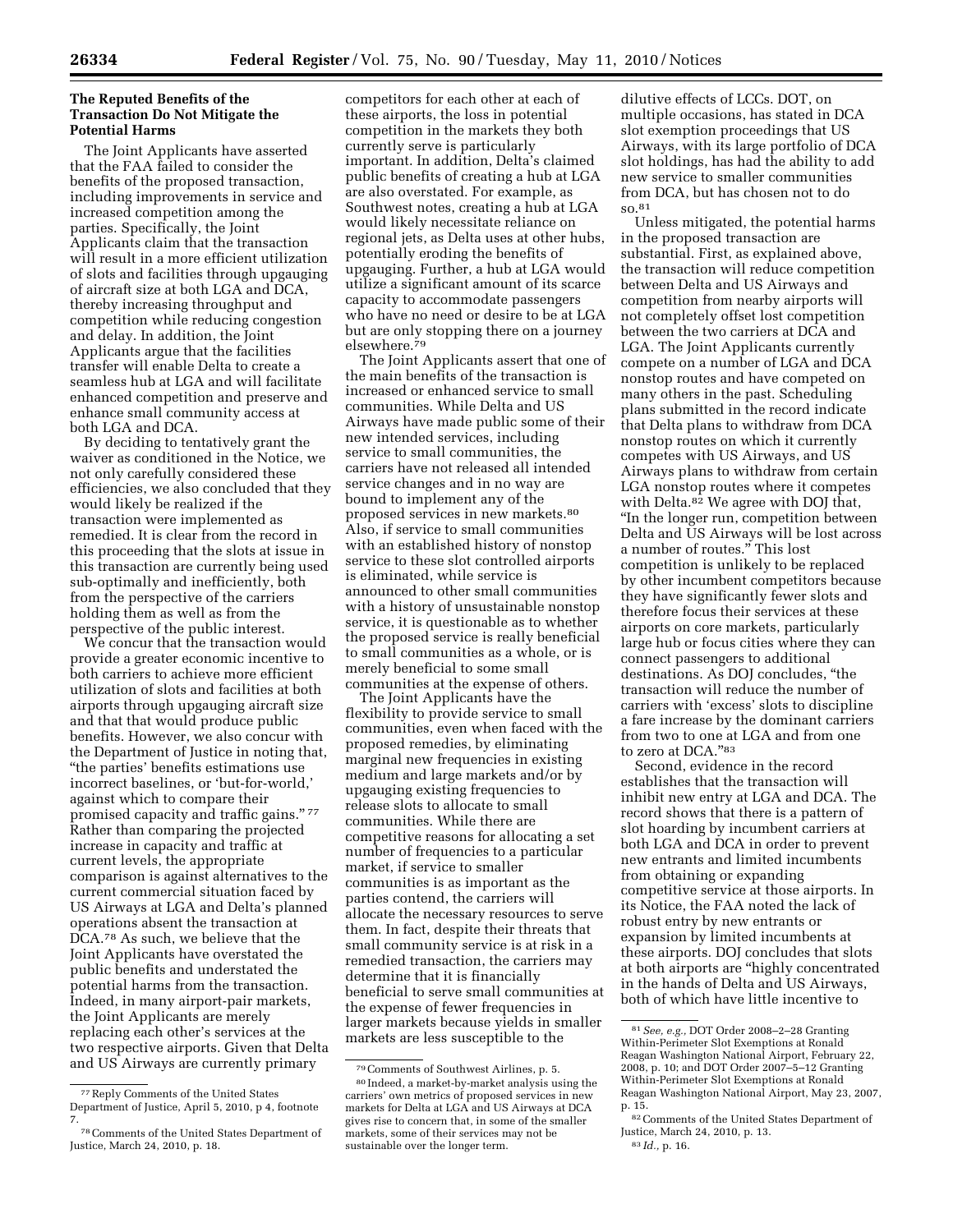sell or lease slots to other carriers that would compete with them."<sup>84</sup> Noting that fares are especially high at DCA due to limited presence of low-cost carriers and slot controls, DOJ cites evidence in the record that shows that both US Airways and Delta believe that competitive entry by low-cost carriers ''would substantially lower their protected fares and profits at these airports.'' 85 DOJ further notes that incumbent carriers are hoarding and babysitting slots at these airports by flying excessive frequencies using small airplanes. In an effort to discourage these anti-competitive practices the 80% use-or-lose rules were established.86 Legacy carriers, however, have effectively developed methods to bypass the use-or-lose provision by using their regional affiliates to downgauge equipment on existing routes while increasing frequency. While the carriers may claim that higher frequency service in a market can benefit consumers, the motivation for that may be simply covering more slots at a lower per departure trip cost and preventing the more efficient use of a finite number of slots. For example, in the LGA–Raleigh/Durham market, US Airways, Delta and American offer a total of 23 weekday departures with average seats per departure equaling just 49 (May 2010 schedules).

Also, the larger the slot portfolio of a given carrier, the greater the flexibility the carrier has to abuse the system, to bypass the provisions of the use-or-lose rules, and to block new entrants or limited incumbents from gaining new or improved access to these slot controlled facilities. The proposed transaction would give DL and US exactly that larger slot holdings across many hours of the day, allowing these two carriers greater flexibility to bypass the 80% use-or-lose rules and to cover as many slots as possible by maintaining small regional aircraft operations.

Furthermore, we agree with DOJ that the transaction will reduce the availability of slots, given that US Airways and Delta will have: (1) Substantially increased slot shares at DCA and LGA respectively; (2) greater marketing and scheduling ''presence'' at both airports that will allow them to exact a price premium in both existing and new markets; and, (3) a greater interest in maintaining the price premiums that exist at those airports by forestalling new entry.87

In order to discipline the increased concentration and additional pricing power for both US Airways and Delta and thereby mitigating the reduction in competition due to the transaction, significant additional competition is necessary. As analyses by both the Department, DOJ, and Southwest conclude, competition by new entrants and limited incumbents, particularly LCCs, will not only maximize the economic efficiency of the slots at both airports through the operation of more seats at lower fares per slot than by Delta or US Airways, but will also minimize the total number of slot divestitures required to remedy the anticompetitive effects of the transaction.

We agree that there can be important benefits provided as a result of the proposed transaction, but it is at the margins, where those potential benefits are at their least, that divestitures have been proposed. US Airways and Delta have claimed that, *overall,* the proposed transaction would generate \$153 million in savings. Yet, a study commissioned from Campbell Aviation Consultants for Southwest Airlines claims that, if Southwest operated the 20 slot pairs at LGA and the 14 slot pairs at DCA, the passenger fare savings per year would total \$193 million compared to the use of those slots by Delta and US Airways. The Campbell study asserts that Southwest's average fare would be 33% lower than Delta's at LGA and 49% lower than US Airways' fare at DCA. In addition, it estimates that Southwest would carry more than 340,000 additional passengers to and from each airport annually.88 We note that the thrust of this study is supported by the analysis performed by DOJ, discussed above, which found that increased lowcost carrier share at airports significantly reduces price premiums and significantly increases ridership.

We have concluded that the benefits of the Delta-US Airways transaction as proposed would not outweigh its potential for harm to the traveling public, but that the divestitures we have proposed will bring significant additional consumer benefits that would assure overall net benefit to the public.

## **The Counterproposal Offered by the Parties Fails To Meet the Essential Requirements for a Suitable Remedy**

The divestitures proposed by the FAA were designed to mitigate the competitive harm resulting from the transaction at the least cost to the transaction itself. While the Joint Applicants' counterproposal includes

divestitures of 15 slots at LGA and 4.5 at DCA, Southwest argues that the FAA's proposed divestiture of 20 slot pairs at LGA and 14 pairs at DCA is not enough, and that even greater divestitures should be required.89

We have concluded that the divestiture of 20 slot pairs at LGA and 14 slot pairs at DCA are the minimum necessary to remedy the reduction in competition resulting from the transaction while preserving legitimate efficiencies obtained from it. While the divestiture of more slots than proposed in the Notice would make the market more competitive, we seek to minimize the numbers of slot pairs required to remedy the transaction by maximizing the competitive potential of the divestiture packages. This objective is accomplished under the specific circumstances of this case by balancing four essential components of an effective slot remedy package. The first component is a sufficient number of divested slots to allow other carriers to mount an effective competitive response to the increased dominance and reduction of competition that would occur as a result of the transaction. The second remedy component is to define the pool of competitors eligible to take up the remedy based on the carriers that would have the greatest economic incentive to use slots obtained as intensively as possible, thereby exerting the most competitive discipline per slot (by operating larger capacity aircraft and offering the most price competition at the affected airports). As DOJ points out in the Appendix to its comments 90 it is widely recognized in the literature that low cost carriers exert maximum competitive pressure in the markets they serve by selling more seats at lower fares. The third remedy component is to ensure that the bundles of slots for divestiture are *both* suitable for a commercially viable pattern of scheduled service in the types of markets affected by the transaction *and*  are constructed proportionate to the slots that were being transferred between the parties to the transaction. The fourth component is to ensure that a process for distributing the divested slot packages is not left to the parties themselves, given the overwhelming incentive for them to structure the divestitures to minimize the competitive impact on themselves and thereby the benefits to consumers.91 The counterproposal offered by the parties

<sup>84</sup> *Id.,* p .8.

<sup>85</sup> *Id.,* p. 9.

<sup>86</sup> *Id.,* p. 10, fn. 24.

<sup>&</sup>lt;sup>87</sup> *Id.*, p. 12. <sup>87</sup> *B*. **88** *Comments of Southwest Airlines, p.10.* 

<sup>89</sup>Comments of Southwest Airlines, p.7. 90Comments of the United States Department of Justice, Appendix A at A–2.

<sup>91</sup>Reply Comments of the United States Department of Justice, April 5, 2010, p.8.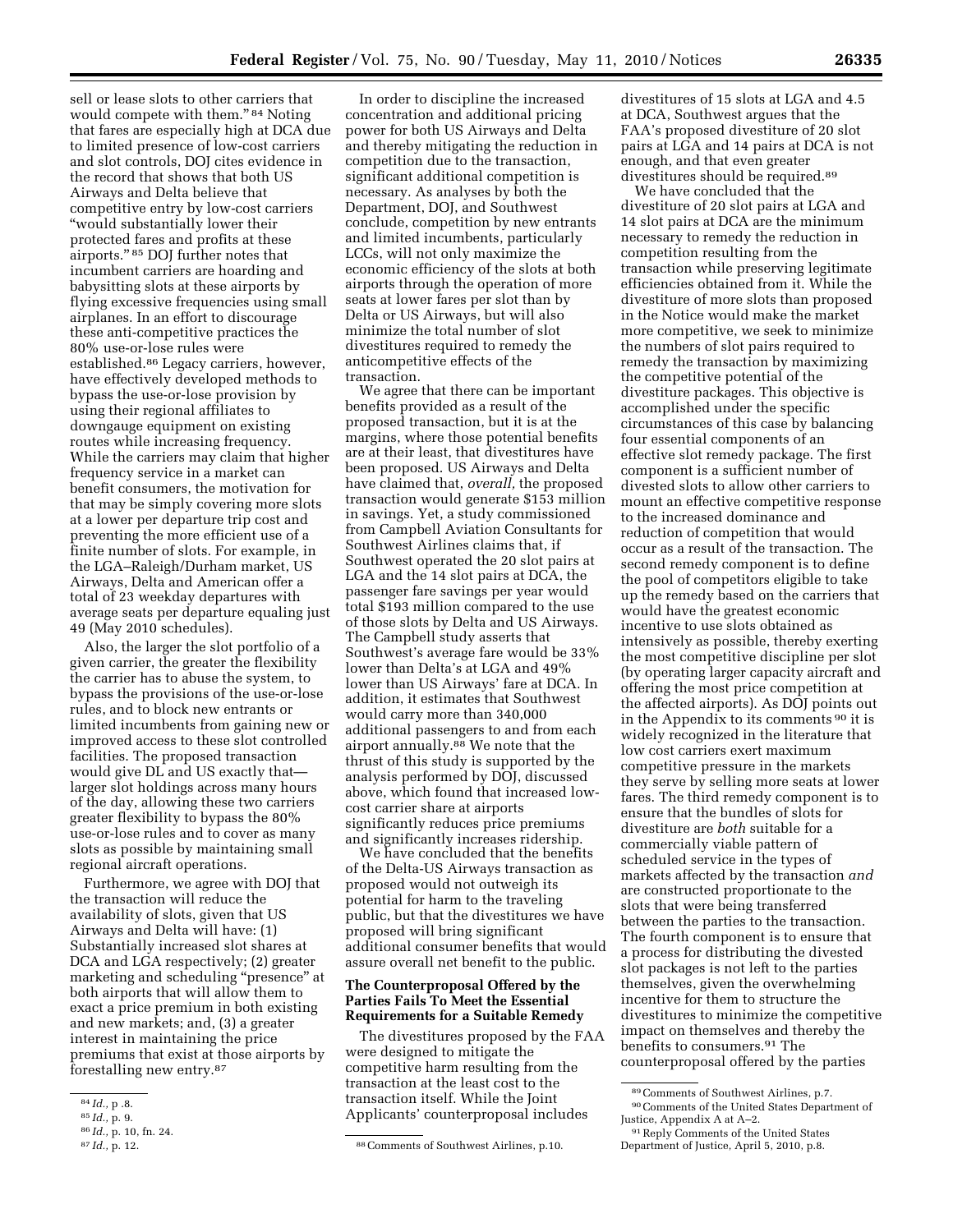fails to satisfy each and every one of these four essential remedy components, and therefore fails to meet the essential requirements for a suitable remedy.

Furthermore, while Delta and US Airways have offered a counterproposal for fewer divestitures, they have neither demonstrated that our number is arbitrary nor have they shown that their number better suits the public interest or addresses the competitive harm resulting from the transaction. We have noted that we agree with the Department of Justice that there will be a significant reduction in competition between US Airways and Delta on a number of overlap routes, based on their confidential post-transaction plans. Remedying this loss of competition alone substantiates the number of divestitures put forward by the FAA, even before other anticompetitive effects are considered, such as the effects of increased city and airport carrier ''presence'' factors which impact capacity and pricing in other markets at the two airports.

The Joint Applicants, Continental and the Delta Master Executive Council of ALPA argue that the remedy proposed for this transaction is substantially more onerous when compared with DOT's tentative decision in the *oneworld*  antitrust immunity case involving American Airlines, British Airways, and Iberia 92 or the final decision in the recent Star Alliance immunity case.93 However, the cases are not comparable. Antitrust immunity applications are governed by different statutes (49 U.S.C. 41308 and 41309) and standards than those applicable to the transaction before us. Further, the facts and circumstances of each case are very different. Delta and US Airways seek a waiver from an Order allowing them to consummate a slot transaction involving a significant number of slots at two constrained domestic airports that would have a substantial impact on domestic competition. The antitrust immunity cases, on the other hand, involve cooperation on long-haul, intercontinental itineraries, in a context of inter-alliance competition for global traffic flows. There is no immunity grant possible for cooperation between two U.S. carriers on domestic routes.<sup>94</sup>

Foreign carriers partner with one or more domestic carriers to expand codesharing and alliance opportunities to compete with other alliances of foreign and domestic carriers, many of which are already exempt from the antitrust laws. If the Department determines that an exemption from the antitrust laws is necessary, the Department next considers whether those benefits can be achieved ''by reasonably available alternatives that are materially less anticompetitive.'' 49 U.S.C.  $41309(b)(1)(B)$ . The Department therefore considers the substantial benefits that may result from the airline alliances and determines the extent of required slot divestitures or other remedies as a condition to the grant of immunity.95

As proposed in the Notice, our remedy is designed to allow nonaligned, new entrants and limited incumbents to establish new or complement existing patterns of services that are commercially viable at both slot-constrained airports. The Notice issued February 9, 2010, set forth a proposal under which slot interests at DCA and LGA would be bundled in a divestiture. The purpose of bundling the slot interests was to ensure that a purchaser would obtain a sufficient number of slot interests that would make it possible to initiate service in a way that provides meaningful new competition. We continue to believe that bundling provides the best opportunity to achieve this goal.

However, after reviewing the comments submitted on the Notice and further consideration, we have slightly adjusted the four proposed bundles at LGA from one bundle of eight slot pairs and three bundles of four slot pairs each, to two bundles of six slot pairs

95 Delta and US Airways further claim that the recent American-JetBlue transaction should satisfy DOT's concerns with regard to low-cost entry at DCA. In that transaction, JetBlue will lease 8 slot pairs at DCA. However, the source of the slots is American, which would have the second largest number of slots and be second in departure share at DCA were we to approve the US–DL proposal. US Airways would retain the same level of concentration that cause our concerns here, and even obtains a more dominant position over its nearest rival at the airport.

each and two bundles of four slot pairs each. We noted that Delta and US Airways' counterproposal at LGA indicated an interest from two limited incumbents (AirTran and Spirit) and one prospective new entrant (WestJet) for five slot pairs each. The 6–6–4–4 arrangement may better accommodate the interest they demonstrated, as the individual bundles would allow existing slot portfolios and corresponding patterns of service to be expanded or new service to be launched with moderate frequency service. By making available for purchase from the existing slot holder two bundles of slots at DCA and four bundles of slots at LGA, limited incumbent carriers will have the opportunity to build on their limited presence at the slot constrained airports by adding frequencies to existing markets for better schedule coverage throughout the day, a key benefit to their customers, and a key defense against a dominant carrier that may choose to inundate markets in which it competes with new entrants and limited incumbents with excess capacity in order to force the smaller carrier from the market. Both new entrant and limited incumbents could also establish new service to other focus cities in their networks. Bundles of slots will also allow carriers with limited operations to improve efficiencies at these constrained airports in terms of better utilization of ground staff, equipment and facilities. Efficiencies will also be gained in the form of increased throughput, as new entrants and limited incumbents will offer on average more seats per departure than proposed by US Airways and Delta with their reliance on regional affiliates for over 80% of their proposed new flying from DCA and LGA.

With only two limited incumbents currently serving DCA, the creation of two slot bundles provides for diversified penetration in the form of a new entrant or limited incumbent launching service in either high frequency business markets or multiple smaller markets.

#### **Terms of Final Waiver Notice**

This grant of waiver is conditioned on: (1) The divestiture by US Airways of 20 pairs of slot interests at LGA in the slot bundles identified below; (2) the divestiture by Delta of 14 pairs of slot interests at DCA in the slot bundles identified below (these slot interests will be made available for purchase by new entrants and limited incumbents as discussed later), and; (3) US Airways and Delta making available gates and other ground facilities on reasonable terms to the purchasers of divested slots if requested by the purchaser, and if

<sup>92</sup> Joint Application of American Airlines, Inc., British Airways PLC, FinnAir OYJ, Iberia Lineas Aereas de Espana and Royal Jordanian Airlines under 49 U.S.C. 41308 and 41309 for approval of, and antitrust immunity for, agreements; DOT–OST– 2008–0252; DOT Show Cause Order 2010–2–8; case

now pending DOT final disposition.<br><sup>93</sup>Final Order 2009–7–10 (Docket OST–2008–<br>0234).

<sup>&</sup>lt;sup>94</sup> Evaluating the competitive impact in international markets differs substantially from

such an evaluation in domestic markets. It is widely accepted in the airline industry that connecting competition is much more effective at disciplining fares on long-haul routes than on short haul routes, due to much longer journey times and the ratio of the non-stop elapsed journey time to the elapsed journey time of a connecting itinerary. Furthermore, factors such as circuity play a much more important role in the efficacy of connecting competition on short- and medium-haul routes and thereby on a competitive assessment of a reduction in competition on such routes. The relevant markets in this case are therefore considerably different, resulting in a fundamentally different competitive impact, and typically requiring different remedies.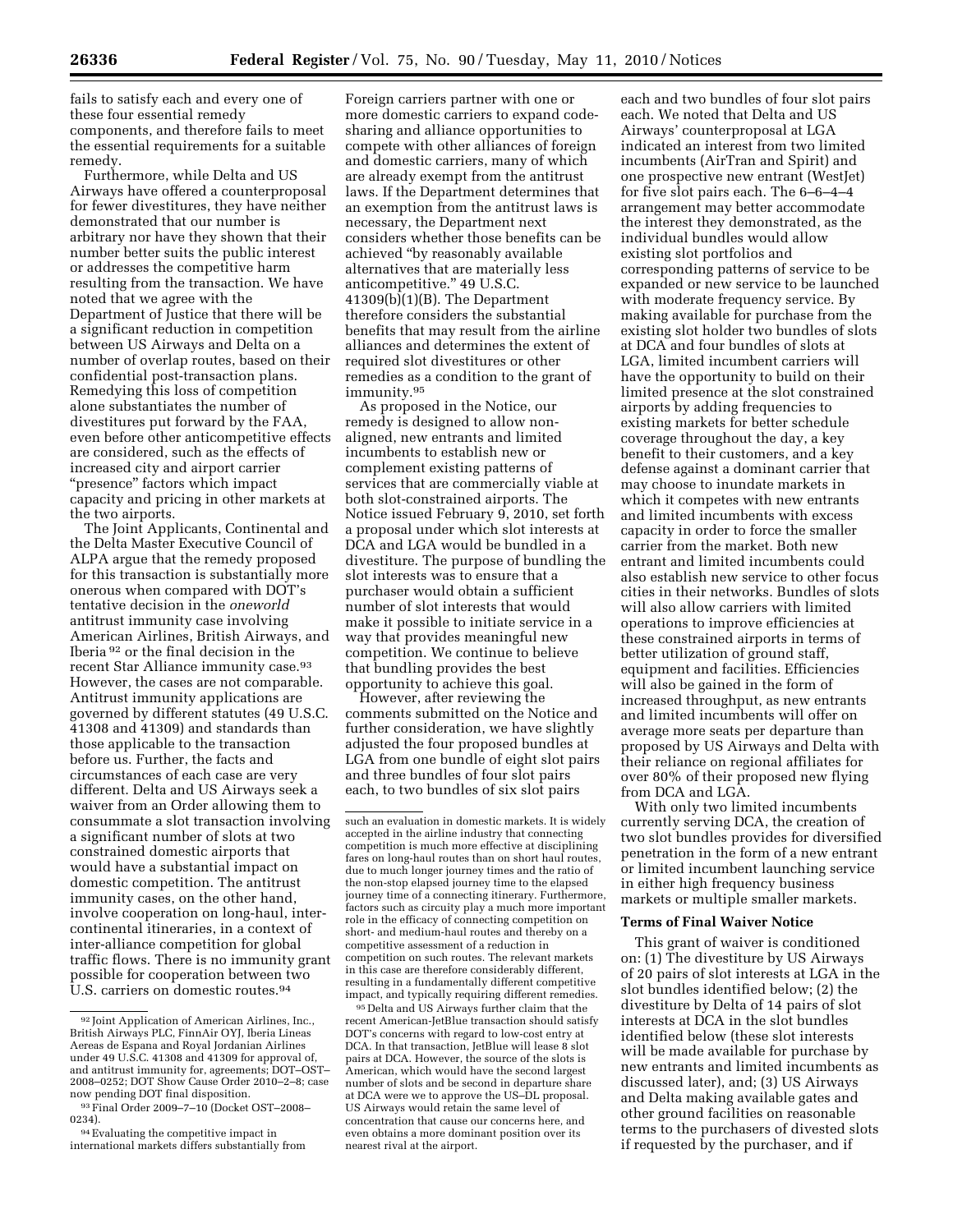such gates and facilities are not available from the airport authority. The following discussion details these conditions and establishes the procedure for the purchase of divested slot interests. As we discussed in the February Notice, our goal of maximizing competition and consumer benefits will be realized most effectively by ensuring that the slot interest bundles are purchased by limited incumbents and new entrants (sometimes referred to herein as "eligible carriers"). As described in the February 9, 2010, Notice, eligible carriers must be U.S. or Canadian air carriers having fewer than five percent of total slot holdings at DCA and/or LGA, do not code share to or from DCA or LGA with any carrier that has five percent or more slot holdings, and are not subsidiaries, either partially or wholly owned, of a company whose combined slot interest holdings are equal to or greater than five percent at LGA and/or DCA. Carriers that would not qualify include those who are involved in a code-share relationship at DCA/LGA with carrier(s) that also would not qualify as of the date of this Notice.

As proposed, divested slot interests will be bundled for reallocation. This bundling ensures a purchaser can obtain sufficient slot interests to initiate or increase service in a manner that meets its operational needs and enhances competition. The sellers may not set a reserve price for the slot interest bundles.

As discussed above, we have slightly adjusted the four proposed bundles at LGA from one bundle of eight slot pairs and three bundles of four slot pairs each, to two bundles of six slot pairs each and two bundles of four slot pairs each. For the DCA slot interests, there will be two bundles (one consisting of eight pairs and another of six pairs). For the LGA slot interests, there will be four bundles (two consisting of six pairs and two of four pairs). The following table shows the slot interest bundles as adopted.

*At DCA:* Bundle A would consist of 8 pairs of slots at: 0700 (2), 0800 (1), 1000 (2), 1100 (1), 1200(1), 1300 (1), 1400 (2), 1500 (1), 1600 (2), 1900 (1), 2000 (1), 2100 (1), and

Bundle B would consist of 6 pairs of slots at: 0700 (1), 0900 (2), 1100 (1), 1200 (1), 1300 (2), 1700 (1), 1800 (1), 1900 (1), 2000 (1), 2100 (1).

*At LGA:* Bundle A would consist of 6 pairs of slots at: 0600 (D), 0700 (D), 0800 (A), 0800 (D), 0900 (A), 1000 (D), 1300 (A), 1400 (D), 1700 (A), 1800 (D), 2000 (A), and 2100 (A);

Bundle B would consist of 6 pairs of slots at: 0700 (D), 0900 (A), 1000 (D),

1100 (A), 1200 (D), 1300 (A), 1400 (D), 1500 (A), 1600 (D), 1700 (A), 1700 (D), and 2000 (A);

Bundle C would consist of 4 pairs of slots at: 0600 (D), 0800 (A), 0900 (D), 1100 (A), 1200 (D), 1500 (A), 1600 (D), and 2000 (A); and

Bundle D would consist of 4 pairs of slots at: 0700 (D), 1000 (A), 1100 (D), 1300 (A), 1400 (D), 1800 (A), 1900 (D) and 2100 (A).

Eligible carriers may be unable to use acquired slot interests if they cannot obtain access to gates, ticket counters, baggage handling services, loading bridges, and other ground facilities. If the purchaser lacks access to gates and ground facilities or is unable to obtain such access from the airport authority, the seller must make these available to the purchaser under reasonable terms and rates.

The divested slot interests will be subject to certain limitations to ensure they achieve the competition goals discussed in this grant of waiver. These limitations on the LGA slot interests are effective until the termination of the LaGuardia Order (currently October 29, 2011), and they do not expire for the DCA slot interests. The FAA will waive the respective use or lose provisions of the LaGuardia Order and HDR for 6 months following purchase to allow the purchaser to begin service, but the purchaser must initiate service no later than 6 months following purchase. The purchaser may lease the acquired slots to the seller until the purchaser is ready to initiate service to maximize operations at the airports. The slot interests may not be sold or leased during the 12 months following purchase because the purchaser must hold and use the acquired slot interests. However, purchasers may engage in one-for-one trades of these slot interests for operational needs. The slot interest limitations would attach to the slot interest acquired by the eligible carrier in a one-for-one trade. Any one-for-one trades are subject to the FAA notice requirements in the LaGuardia Order and HDR. After the initial 12 months, the slot interests may be sold (in the case of DCA slot interests), traded, or leased to any carrier that at the time of the sale, trade, or lease would have met the eligibility requirements to make an offer under this Waiver for the divested slot interests. Trades or leases of LGA slot interests may not exceed the duration of the LaGuardia Order as stated in that Order. Any of these transactions are reportable under the HDR and LaGuardia Order.

Within 30 days of this grant of waiver, Delta and US Airways must notify in writing to the FAA whether they intend

to proceed with the slot transfer transaction. If they intend to consummate the slot transfer transaction subject to this waiver, that notice must provide the following information for the divested slots:

- (1) Operating Authorization number (LGA) or slot number (DCA) and time;
	- (2) Frequency;
	- (3) Effective Date(s);

(4) Other pertinent information, if applicable; and

(5) Carrier's authorized representative. The FAA will post a notice of the

available slot interest bundles on the FAA Web site at *http://www.fly.faa.gov*  within two business days of receiving all required information for the sellers and, if practicable, will publish the notice in the **Federal Register.** The notice will provide seven business days for purchase offers to be received and will specify a closing date and time. Eligible carriers may register to purchase the slot interest bundles via email to *7-awa-slotadmin@faa.gov*. Registration must be received 15 days prior to the start of the offer period and must state whether there is any common ownership or control of, by, or with any other carrier and certify that no purchase offer information will be disclosed to any person other than its agent.

An eligible carrier may purchase only one slot interest bundle at each airport, except at the seller's option as discussed later, as we seek to maximize the interest of eligible carriers in participating in the proceeding. This limitation will prevent any one carrier from acquiring all divested slots, which was raised as a concern in the comments. We are also incorporating specific procedures to facilitate the sales process on multiple slot interest bundles. An eligible carrier will register for each slot interest bundle that it wishes to buy, and it will be assigned a random number for each registration so no information identifying the purchaser is available to the seller or public. A purchaser will be allowed to indicate its preference ranking for each slot interest bundle as part of its offer. Finally, as discussed in more detail later, the FAA will review the offers for each bundle in order (*i.e.,* bundles A and B for DCA and A, B, C, and D for LGA).

All offers to purchase slot bundles must be sent to the FAA electronically, via the e-mail address above, by the closing date and time. The offer must include the prospective purchaser's assigned number, the monetary amount, and the preference ranking for that slot interest bundle. No extensions of time will be granted, and late offers will not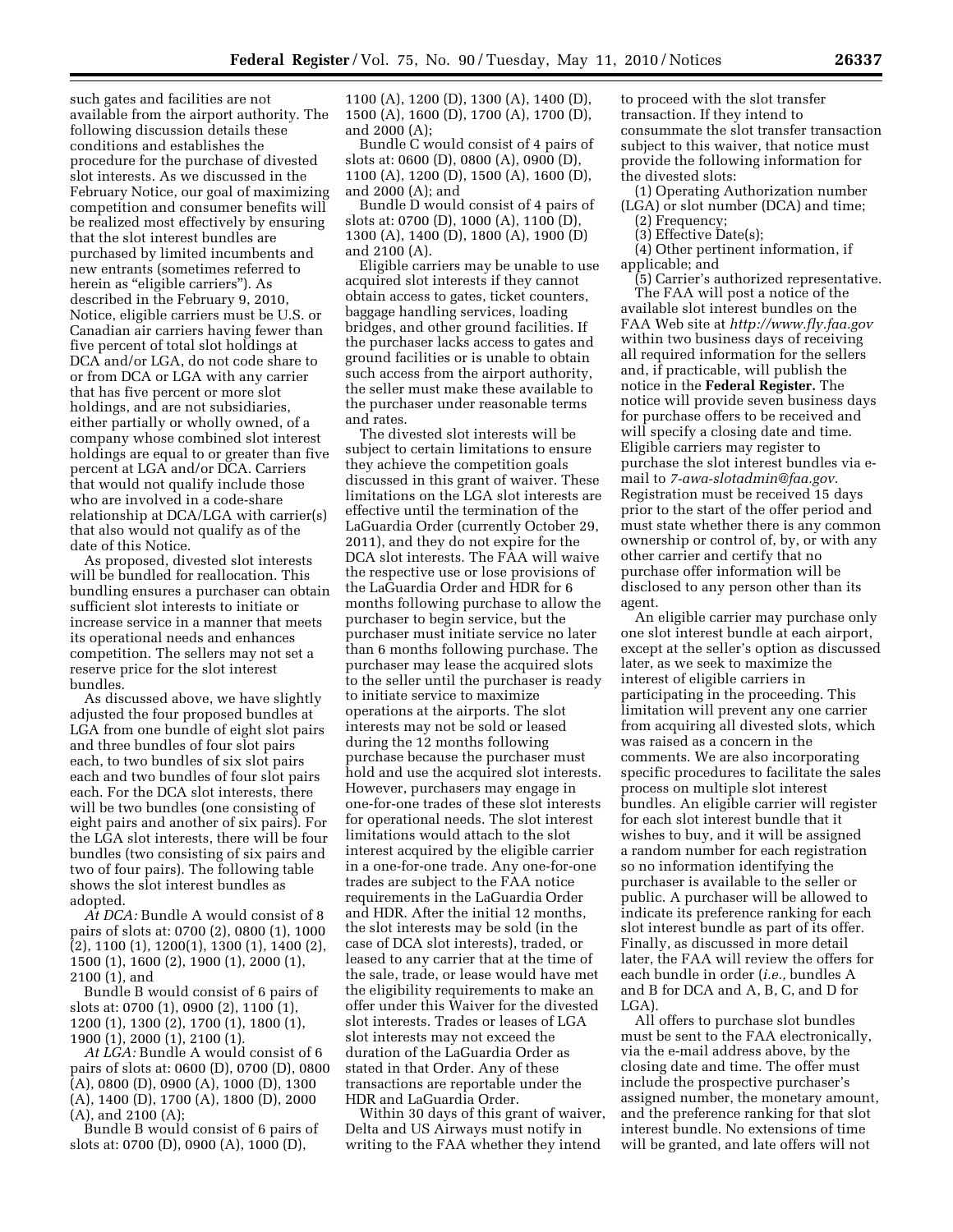be considered. The FAA will post all offers on the Web site as soon as practicable after they are received. Each purchaser can submit multiple offers until the closing date and time.

Once the sales period closes, the FAA will determine the highest offer for each bundle. If each bundle has only a single offer, the FAA will notify the seller by forwarding the purchaser's identification. If one eligible carrier has made the highest purchase offer on multiple bundles, the FAA will determine which offer will be valid based on preference ranking and bundle order. The FAA will identify the nexthighest offer from a carrier that remains eligible to purchase the bundle as the successful offer on the other bundles. This information will be forwarded to the respective seller. The FAA will also provide information about the amount of the highest offer, and the selling carrier may choose to accept the highest offer instead of the offer identified by the FAA. Upon acceptance, the FAA will notify the selling and purchasing carriers to allow them to carry out the transaction, including any gate and ground facilities arrangements. The seller and purchaser must notify the FAA that the transaction has been completed and certify that only monetary consideration will be or has been exchanged for the slot interest bundles. This notification must occur within five business days of notification by the FAA of the winning offer. A transaction is final, and the waiver will be effective, only when any issues related to gates or ground facilities have been resolved, although not all purchasers may need gates and facilities beyond what they already have. The FAA then will approve the transaction and will maintain and make publicly available a record of the offers received, the identity of the seller and purchaser, and the winning price.

In the unlikely event that there are no offers for a slot interest, those slot interests will revert automatically to the FAA. If necessary, we will announce at a later date a means for disposing of or retiring a slot interest that attracts no purchase offer. We do not expect that this need will arise.

The grant of waiver becomes effective upon FAA approval of all slot interest bundle transactions.

Issued in Washington, DC, on May 4, 2010. **Ray LaHood,**  *Secretary.*  **J. Randolph Babbitt,** 

*Administrator, FAA.* 

## **Appendix A**

## **Summary of Comments**

We received comments from numerous commenters which we have summarized below.

#### **US Airways-Delta Response**

Delta and US Airways submitted comments in opposition to the FAA's divestiture conditions. The carriers asserted that:

(1) Congress empowered FAA only to promote safety and the efficient use of airspace and, thus, it lacks the statutory authority to consider potential effects on competition in carrying out its other duties.

(2) While the Secretary of Transportation has authority to consider competition-related factors, he is prohibited by 49 U.S.C. 106(f)(2)(D) from directing the FAA to use its authority to do what it cannot do directly.

(3) The proposed divestiture would constitute an unlawful taking under the Fifth Amendment, because restrictions on the sale are imposed that would make it impossible for the carriers to realize full market value.

(4) DOJ is the agency best equipped to consider whether the transfer will hinder competition, acknowledging that DOJ is currently undertaking a review.

(5) FAA cannot use a waiver applicable to LGA to force a divestiture at DCA.

(6) FAA failed to analyze ''overwhelming evidence'' that the proposed transaction will benefit competition, such as service to new destinations, upgauging of aircraft, new connecting opportunities, etc.

(7) FAA's proposed divestitures fail to consider the integrated nature of the transaction.

(8) FAA's concerns about potential anticompetitive actions are mere speculation, as it did not point to specific instances of harm.

(9) FAA based its analysis on a 1970s vintage measure (SIFL) that fails to take into account the major changes in the industry over the last 30 years, such as industry deregulation, emergence of LCC's, *etc.* 

(10) FAA failed to articulate and explain the level of airport concentration that causes it concern.

(11) The three DC-area and three NYC airports are competitively linked, and FAA's contention that they are not substitutes is inconsistent with past positions of DOT and **DOI** 

(12) FAA did not sufficiently explain why divestitures of 14 pairs at DCA and 20 pairs at LGA were appropriate, and that level of divestiture is inconsistent with DOT's recent action in the *oneworld* case in which only 4 pairs of slots were required to be leased for ten years.

Notwithstanding these objections, US Airways and Delta stated that, as they were ''mindful of the concerns expressed by FAA'' and desiring of a solution that would permit them to move forward, they had entered into provisional divestiture agreements with four carriers that were eligible under the terms of the Notice for 15 slot pairs at LGA and 4.5 slot pairs at DCA. The 15 slot pairs at LGA would be transferred, five each, to AirTran, Spirit, and WestJet over periods of up to 28 months; the 4.5 pairs at DCA would be transferred to JetBlue. The carriers added that these more limited divestitures, ''while diminishing the benefits of the transaction,'' would preserve enough of the benefits to permit them to go forward.

US Airways and Delta stated that if the FAA grants the waiver subject to the proposed divestiture conditions, they would not consummate the transaction, and reserved the right to seek judicial review.

Delta and US Airways submitted joint comments in another filing, together with the new entrant/limited incumbent carriers to which they would divest slots under their counterproposal: AirTran Airways, Inc., Spirit Airlines, Inc., JetBlue Airways, Inc., and WestJet, Inc. These commenters urge the FAA to approve the pending request, as modified by the slot transfer agreements. Additional details on the counterproposal were provided: (1) At DCA, JetBlue would acquire 4.5 pairs of slots (JetBlue intends otherwise to add one off-peak hour slot to complete a 5-roundtrip service pattern); (2) at LGA, AirTran, Spirit, and WestJet would acquire 5 pairs of slots each, respectively, for a total of 15 pairs; (3) in all cases, the acquisition would be conditioned on FAA's grant of the LGA Waiver request; (4) the JetBlue transfer would take place relatively soon, but Delta would continue service with the slots under a lease from JetBlue for a period; (5) the AirTran and Spirit transactions would occur over a 24-month period at dates of their choosing; and (6) the WestJet transaction would occur at a date of its choosing within 28 months. WestJet and Delta will be negotiating other commercial arrangements as well.

Given the issues raised by the carriers' counterproposal, the FAA determined that it was in the public interest to reopen the comment period for seven days to give all interested parties additional time to file rebuttal comments. Comments filed by April 5, 2010, were considered. For convenience and brevity, the comments described below include responses made both on the initial Notice and on rebuttal.

#### **Summary of Comments From the United States Department of Justice**

The Department of Justice (DOJ) submitted comments in support of the FAA's tentative decision to grant the requested waiver with conditions. The Department cited several factors in its finding of support, including:

(1) The availability of slots is a substantial barrier to entry at LGA and DCA. Air carriers holding large concentrations of slots have little incentive to lease or sell slots to lowcost carriers, thus stifling competition and depriving consumers of lower fares.

(2) The slot transaction will reduce competition between Delta and US Airways at LGA and DCA. The Department contends that, post transaction, Delta will shrink substantially at DCA and US Airways will shrink substantially at LGA, thereby reducing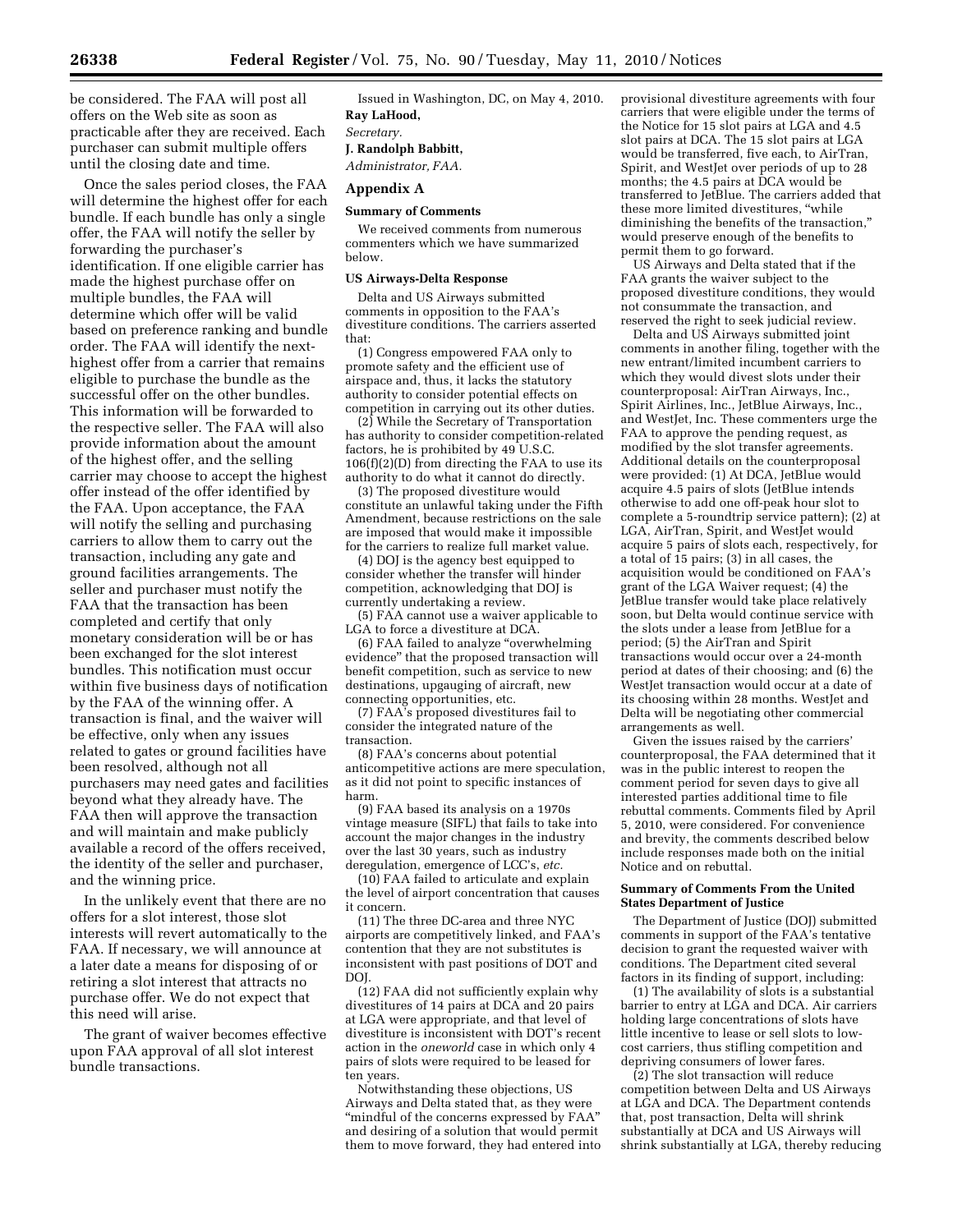either carrier's ability to compete with each other.

(3) The transaction will increase the slot holdings of the dominant carriers at LGA and DCA. US Airways will increase its DCA slot holdings from 44% to 54%, and Delta will increase its LGA slot holdings from 24% to 49%, thus producing a highly concentrated market and an enhanced premium fare structure in markets served by both airports.

(4) Most low-cost carrier slot acquisitions at LGA and DCA have been the result of Congressional or DOT/FAA action rather than secondary slot market transactions. Despite FAA regulations designed to ensure that underutilized slots are reallocated to carriers that will used them efficiently, incumbent carriers continue to hoard slots, in part, to keep the slots out of the hands of new entrants.

(5) The proposed slot transaction will exacerbate the disincentives of either carrier to sell or lease slots to other carriers. With increased slot shares at LGA and DCA, the carriers will have more revenue and profit at risk, and thus even less incentive than exists today to sell or lease slots to potential new entrants.

(6) The FAA's proposed slot divestiture is not likely to interfere substantially with the purported increase in seat capacity at either airport. There is little evidence suggesting that a smaller transaction—as would result if the parties accepted the terms of the FAA's proposed waiver—would be unprofitable for the parties.

(7) The consumer benefits from LCC entry that will likely result from the FAA's proposed divestiture almost certainly will outweigh any loss from Delta and US Airways making minor modifications to their proposed schedules.

(8) DOJ favors an anonymous, cash-only sales of slots in which the FAA forwards the highest offer to the seller for acceptance or rejection if the method is implemented in a sound way. The Department advocates for the anonymity of potential buyers, but encourages the FAA to clarify what happens in the event that a carrier rejects the highest purchase offer. The Department also recommends expanding the restriction on resales and leases of slots purchased pursuant to the selected slot acquisition option.

(9) The Department recommends precluding, for some reasonable period, purchasers from selling and leasing any slots to carriers not eligible under the terms of the final action taken on this proceeding in order to ensure that divested slots stay in the hands of new entrants or limited incumbents.

(10) The Department notes that purchasers of divested slots will also need access to sufficient ground facilities, and recommends that the FAA should consider ways to ensure that the purchaser will obtain access to these facilities. In concluding its comments, DOJ finds that the FAA's proposed waiver with conditions will be in the public interest because it will free up slots for other carriers, facilitate entry at LGA and DCA, increase competition, and lower fares for consumers without interfering with the purported benefits of the transaction.

#### **Summary of Other Comments**

Southwest Airlines, Inc. filed comments, arguing that:

(1) The consequences for the public of this attempted re-allocation of the markets by Delta and US Airways will be higher fares, less competition, and fewer service options.

(2) Delta and US Airways have long been free to upgauge their aircraft, but they have done the opposite over the last decade (Delta's average aircraft size at LGA has declined to 105 seats, while US Airways' average aircraft size at DCA has sunk to 92 seats—reflecting economic inefficiencies at both airports).

(3) FAA's proposed carve-outs of 20 and 14 slot pairs are a good start, but are too limited to have a significant restraining effect on fares, except in a few markets.

(4) If the divested slots are divided among several carriers, the resulting competition will be so diluted it will have no effective price discipline. A carve-out of at least 40 pairs at LGA and 20 pairs at DCA should be required.

(5) DOT/FAA has ample legal authority to require carve-outs (Since DOT/FAA has the authority to grant the waiver request in full, it must also have the authority to grant it in part), and carve-outs here are ''in the public interest.''

(6) Despite multiple efforts, Southwest has been unable to acquire DCA slots, or more than the 14 slots it has at LGA. Its average fares would be 33% lower than Delta at LGA and 49% lower than US Airways at DCA. If it had 20 pairs at LGA it would generate \$84 million annually in consumer savings, and if it had 14 pairs at DCA it would generate \$109 million per year in consumer savings. It would also serve 340,000 more passengers at each of the airports.

(7) FAA should allocate the divested slots via a transparent sales process to the purchaser with the highest cash offer. Other options invite a manipulation of the process for anti-competitive purposes (*e.g.,* selecting the weakest competitors).

(8) FAA should amend its order to require US Airways and Delta, working with the respective airport authorities, to make airport facilities available on terms no less favorable than those now accorded to the two carriers.

United Air Lines, Inc. opposes the FAA's proposed divestiture conditions. United's major arguments are: (1) FAA lacks the legal authority to impose the slot divestiture condition under the premise that FAA authority is limited to the safety of aircraft operations and efficient use of airspace, and that the policy goals outlined in  $\S$ 40101 do not apply to the Administrator's exercise of exemption powers; and (2) FAA has not shown that the transaction would adversely impact competition. United contends that the fact that the transaction increases the share of slots does not necessarily signify that the carriers will gain pricing power in any relevant market.

United believes the FAA has not analyzed potential competitive effects in any relevant market, that FAA assertions of harm are speculation, and that the FAA has relied on flawed, outdated data in reaching its conclusions. The air carrier states that costs are higher at DCA due to the added costs of delays and the cost of acquiring slots.

American Airlines, Inc. supports the FAA's proposed divestiture conditions, but expressed concerns regarding the rationale. American's major arguments are: (1) Offers reason for the failure of the secondary market at DCA and LGA as the current system of delegating slots to new entrants. American contends that there is no incentive to buy new slots when slots are readily distributed for free by the government; (2) disagrees that the proposed transaction will lead to higher fares. The air carrier cites the example of Continental Airlines having market dominance at EWR but maintaining lower fares than US Airways; and (3) supports a private sale arrangement for the slot divestiture.

Continental Airlines, Inc. takes no position on the proposed transaction or whether other remedies are required, but argues that imposing conditions of divestiture exceeds FAA authority. Continental's major arguments are: (1) FAA has previously acknowledged that it lacked the authority to impose market-clearing charges for landings and takeoffs; (2) FAA slot rules require reallocation by lottery, should not be read to extend to divestitures for economic reasons, nor favor new entrants and limited incumbents; (3) requiring divestitures will violate carriers' property rights; (4) FAA's proposal conflicts with the Hart-Scott-Rodino review process; (5) DCA and LGA are not individual markets, and treating them as such is inconsistent with earlier DOJ conditions on domestic code-sharing and in DOT's Star Alliance carve-out (where the overlap was premised on defining EWR and JFK as a common origin and destination point); (6) holding a large percentage of slots at a carrier's hub is not inherently anticompetitive and is beneficial to consumers because it enables airlines to achieve economies of scope; and (7) FAA should not consider code-share relationships when calculating an individual carrier's slot position because code-share carriers are independent with respect to domestic service. Continental states that it should have the ability to acquire withdrawn slots at LGA despite its code-share with United Air Lines.

Virgin America, Inc. commends the FAA for taking steps to address the competitive situation at slot-controlled airports. Virgin believes the government has not only the authority but the responsibility to enhance competition, and believes that the FAA action in this proposed transaction is consistent with applicable precedents. The air carrier states that the FAA should be more proactive by creating a permanent mechanism for resolving secondary market problems at slot-controlled airports.

The Delta Master Executive Council of the Air Line Pilots Association submitted comments in support of the waiver, but without the imposition of "onerous and unjustified'' divestiture conditions. ALPA believes that approval of the original petition will promote job growth, slot utilization, and competition. The commenter contends that increased operations at an airport are not necessarily harmful, citing the example of Continental Airlines having a larger percentage of operations at EWR than other air carriers, but charges a lower percentage of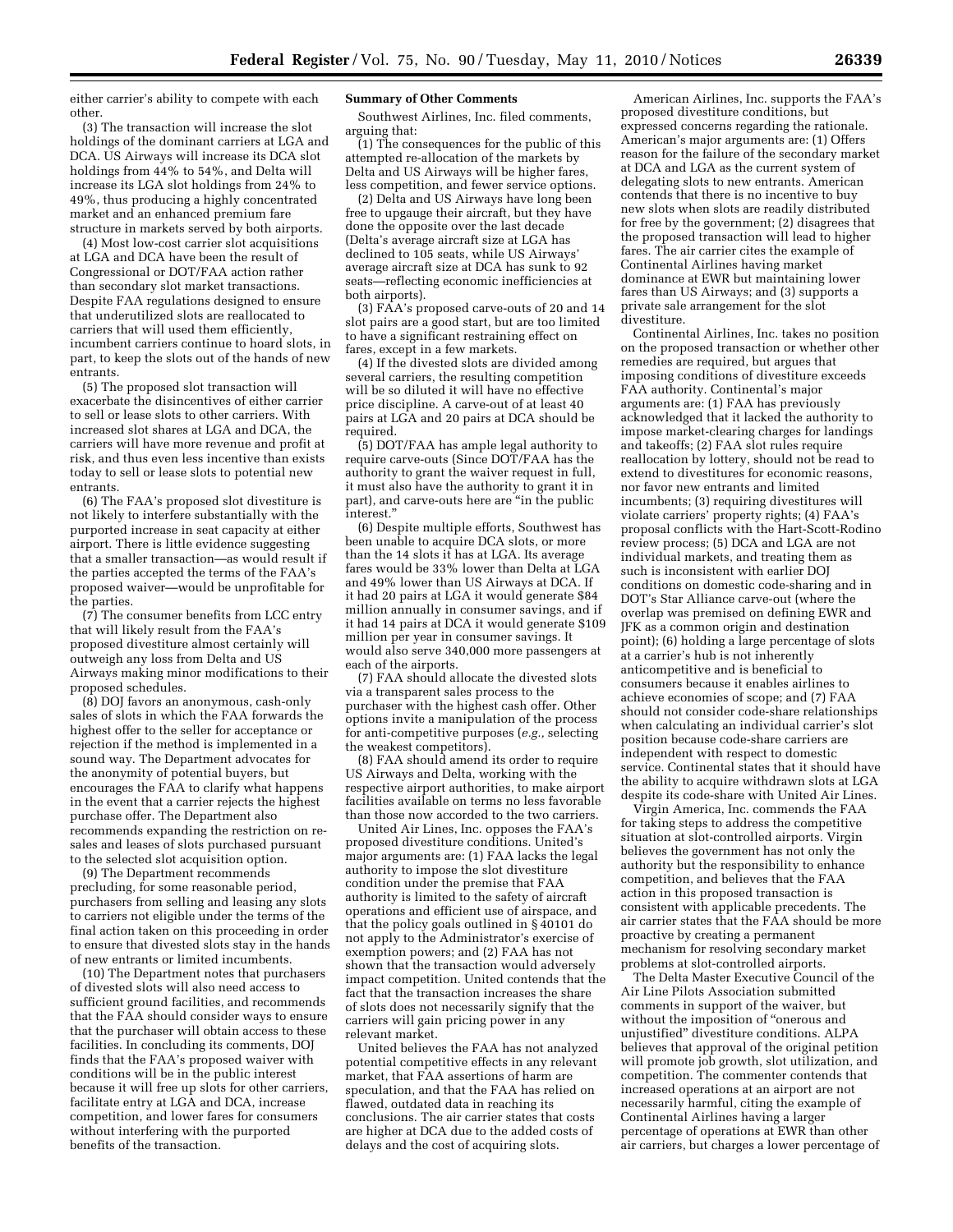the standard industry fare level (SIFL). ALPA believes the FAA's proposed number of divestitures is inconsistent with *oneworld,*  where just 4 pairs of slots were required to be divested.

Parties representing two Florida airports filed comments in general support of the waiver. The airports include the Sarasota/ Bradenton International Airport (SRQ) and the Tallahassee Regional Airport (TLH). Both commenters expressed concern that the FAA's proposal could halt the transaction completely, thereby eliminating opportunities for expanded air service in the two communities. Additionally, the parties commented that the FAA proposal favors large airports and new entrant carriers over smaller communities who rely on network carriers.

The Port Authority of New York and New Jersey (PANYNJ) filed a comment in support of the proposed divestiture conditions. PANYNJ compliments the FAA in its efforts to increase the presence of low-cost carriers at LGA and preserving small community service. PANYNJ supports the proposal to suspend use-or-lose provisions for new entrants and limited incumbents that would obtain the divested slots, but disagrees with the FAA on its conclusions regarding airport substitutability. The commenter reinforced that it would put forth its best efforts to ensure that new entrants and limited incumbents are accommodated, but believes that the Final Order should not impose any additional requirements in this regard. PANYNJ also believes that any transfer of slots should be conditioned on its ability to accommodate the new carrier at a corresponding gate. Regarding the slot transfer process, PANYNJ endorses the proposal that would allow the FAA to maintain a Web site for offers to purchase and transmission of the highest offer to the seller.

The Honorable Henry E. Brown, Jr., U.S. Representative of the 1st District of South Carolina, submitted a comment in support of the original petition submitted by Delta and US Airways, but does not support the FAA's proposed divestiture conditions. Congressman Brown cites South Carolina's significant tourism industry as a reason to expand air service to the State. He notes that Horry County, the State's largest tourism revenue generator, is the only major tourist destination in the United States that is not served by the Interstate System. Congressman Brown recognizes the FAA's responsibility under the Airline Deregulation Act to maximize airline competition and opportunities for new entrants, but pointed out that the proposed divestiture of 14 pairs of slot interests at DCA would remove the possibility of expanded air service at MYR for the foreseeable future, which he believes is counter to the Act's directive to encourage air service to small communities. Congressman Brown also states that expanded direct air service to smaller and mid-sized communities serves the ''greater good'' of the country more than fostering competition between larger cities that already enjoy direct air service.

The Honorable Louise M. Slaughter, U.S. Representative of the 28th District of New

York, submitted a comment in strong support of the FAA's proposal to require the divestiture of slot interests at DCA and LGA to new entrant and limited incumbent carriers. Congresswoman Slaughter commented that she would like to see an increase in the number of mandated slots to be divested, although she concurs that the proposal is a good first step to improving service to DCA and LGA. The Congresswoman expressed concern that the proposal does not force either carrier to commit to any particular market for a defined period of time, thus enabling the carriers to discontinue certain routes and use their added slot interests to initiate new routes to target smaller competitors and stifle competition.

Edward S. Faggen, former Vice President and General Counsel of the Metropolitan Washington Airport Authority (MWAA), commented in a personal capacity expressing support for the FAA's decision not to grant the waiver without first imposing conditions that protect the competitive environment at either airport. Mr. Faggen cites the FAA's High Density Rule as a successful means for enabling DCA to manage capacity, promote schedule reliability, and allow airport officials to effectively plan for airside and landside capacity improvements. The commenter believes that a waiver, without conditions, will lead to a challenge to the DCA HDR by new entrants or low-cost carriers, who may perceive the HDR to be anticompetitive. Mr. Faggen would like to see the number of DCA slots to be divested to increase from the proposed minimum of 14 to a number that expands access to other incumbents, and commensurate with airfield capacity capabilities, if possible.

Citizens and organizations of the Rochester, New York metropolitan area, which are represented by the Honorable Louise M. Slaughter, U.S. Representative of the 28th District of New York, submitted eleven comments in general support of the proposed waiver. The commenters unanimously agree that the proposal would increase competition, lower fares, and improve air service in the Rochester, New York passenger market. A majority of the commenters would like to see an increase in the number of slots to be divested.

Three individuals submitted comments in support of the FAA position. The commenters unanimously agree that the proposed waiver would increase competition by decreasing excessive market domination, lower fares, and improved air service. One individual expressed hope that the slot divesture will reduce delays, spur economic growth, and lead to cheaper access to popular vacation destinations. One individual expressed support for the public benefit of expanded operations by Southwest Airlines at LGA.

One individual submitted a comment in opposition to any type of waiver for the proposed transaction. The individual believes that Delta is anti-competitive in its practices and seeks to harm other airlines economically. The commenter further cites Delta's decision to transfer its pension liability onto taxpayers as reason not to reward it with a favorable slot swap arrangement.

Two individuals submitted comments in support of the US Airways-Delta Airlines position of granting the proposed waiver without conditions. One commenter assessed that the conditions intrude into the free market by forcing the divestiture of slots, and stated that it is not the role of government to "create additional competition." Another commenter was concerned about air carrier profitability and the ramifications to jobs and air carrier access should either airline seek bankruptcy protection. The commenters urged DOT to allow the slot swap to proceed as originally proposed in order to do everything possible to help airlines bolster profitability and keep people employed.

#### **Supplemental and Responsive Pleadings**

The initial comment period closed on March 22, 2010. The FAA determined that it was in the public interest to reopen the comment period until April 5, 2010, to give all interested parties additional time to file supplemental and rebuttal comments.

WestJet stated that, in the past, regulatory and operational constraints have prevented it from sustaining competitive service to LGA. As a result of the independently negotiated slot transaction with Delta, which provides WestJet with 5 slot pairs at LGA, the carrier believes that it is now in a good position to compete against established carriers in the U.S. and Canadian markets. Additionally, WestJet cites expanded passenger access to Delta's extensive domestic network, as well as Delta's willingness to provide supporting services and facilities as evidence that the carrier and its passengers stand to benefit from the transaction. Further, the carrier cites Section I of Annex II to the Air Transport Agreement between the governments of the United States and Canada, which specifies that Canadian air carriers be afforded equal access to slot controlled airports. Accordingly, WestJet urged the FAA to approve the Delta-US Airways waiver request, thus enabling WestJet's slot transaction with Delta to proceed.

Transport Azumah expressed a belief that the LGA slots are being liquidated at belowmarket value and suspects that this is the result of air carriers not being allowed to sell slots on the open market. The commenter believes that "hoarding" of slots will continue as long as air carriers are not allowed to freely buy and sell slots as needed.

The Spirit Airlines Master Executive Council of the Air Line Pilots Association urged the FAA to approve the LaGuardia waiver request, as modified by the slot transfers to AirTran, Spirit, JetBlue and WestJet. The Council believes that such a grant will permit the beneficial transaction to proceed and to enable Spirit and its pilots to benefit from significant new service expansions and enhanced job opportunities.

The Southwest Airlines Pilots Association expressed support for the FAA's proposal to require the divestiture of slot interests at DCA and LGA to new entrant and limited incumbent carriers, and urges the DOT/FAA to deny the requested petition unless the proposed divestiture of 20 slot pairs and LGA and 14 slot pairs at DCA is enforced. The Association believes that hubs dominated by two legacy carriers would be created at LGA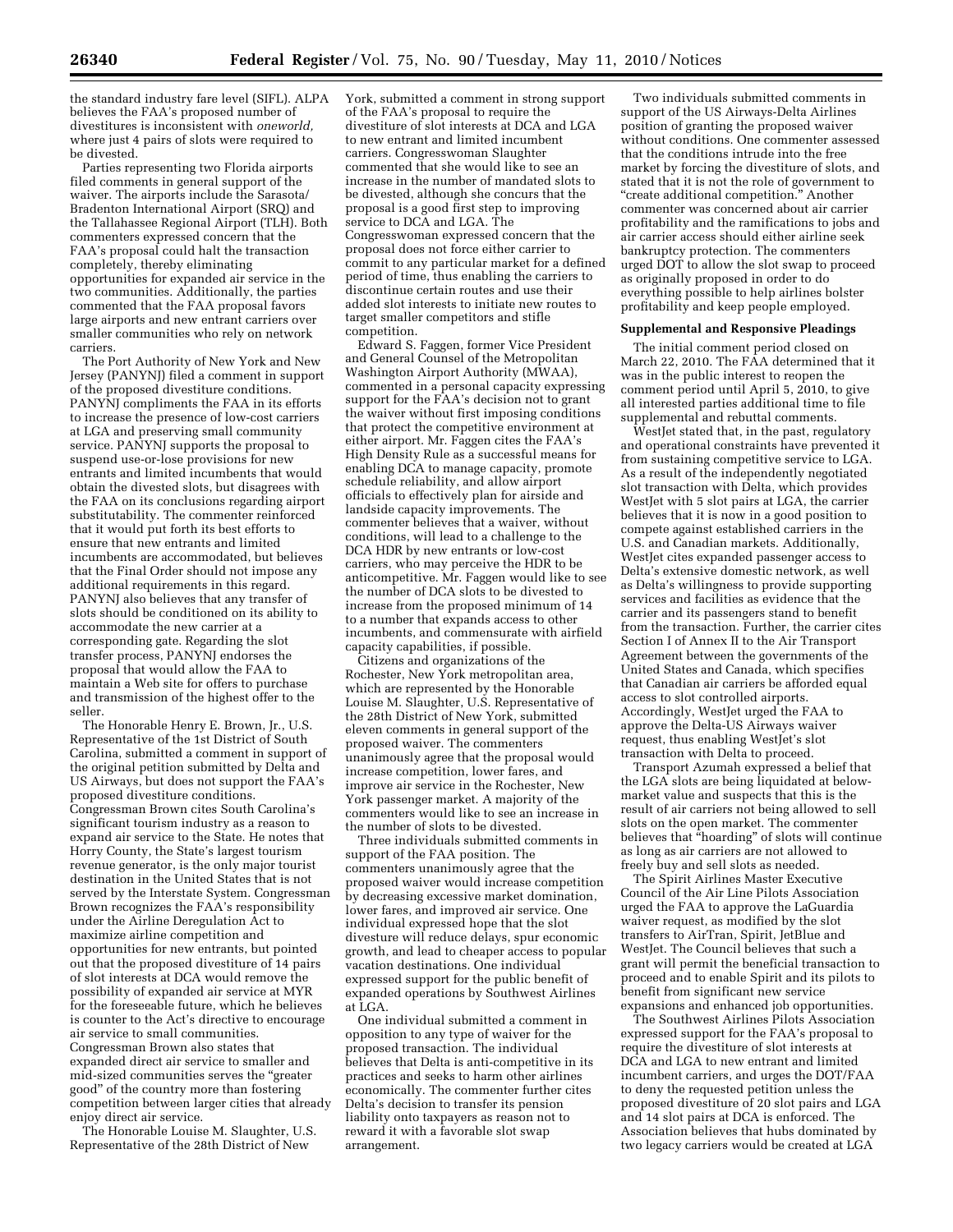and DCA, giving them unchecked market and pricing power. It also believes the revised slot transaction deal announced by Delta and US Airways on March 22, 2010 is a meager giveaway that would bar Southwest from an open, public, transparent proceeding that would enable Southwest to operate at these airports. The commenter stated that Southwest is interested in bidding on the slots to expand its low-fare service to consumers in a high-fare market, and cited its own economic expert as concluding that consumers would save approximately \$200 million annually if Southwest were given the opportunity to acquire the slots to be divested under the FAA proposal. The Association added that the public interest is not served by allowing dominant carriers to distribute a handful of slots to a chosen few airline competitors.

JetBlue Airways, AirTran Airways, Inc. (joined by the AirTran Master Executive Council of the Air Line Pilots Association) submitted comments largely reiterating the views they had expressed in their initial comments to the docket.

The Delta Master Executive Council of the Air Line Pilots Association submitted comments reiterating its earlier support for the Delta-US Airways petition, but adding that it agreed with the legacy carriers that the FAA has no statutory authority to impose the divestiture condition and disagreed with opposing comments, particularly those of Southwest Airlines and the Department of Justice, that approval of the LGA waiver request will reduce competition. The commenter asserted as well that the proposed slot transfers to AirTran, Spirit, JetBlue, and WestJet adequately address the FAA's competition concerns and demonstrates that the FAA should not substitute its regulatory judgment for the competitive marketplace.

The Consumer Travel Alliance submitted comments in strong opposition to the revised slot transaction deal with AirTran, Spirit, JetBlue, and WestJet as announced by Delta and US Airways on March 22, 2010. The Alliance supports the original DOT/FAA order, but believes that the most recent slot transaction proposal is unacceptable and would serve only to maintain the current status of pricing in the market. Further, the Alliance argues that the proposal should be rejected out of hand, or the proceeding should be reopened for further investigation and additional comments should be permitted on the new proposal.

A Notice of Communication was submitted to the public docket, in accordance with 14 CFR Part 300, stating that Captain Doug Ralph of the Air Lines Pilot Association and James Van Woert of Delta Air Lines expressed support for the joint petition submitted by Delta and US Airways while attending an aviation roundtable at Stewart International Airport. The roundtable included Transportation Secretary Ray LaHood and Deputy Assistant Secretary for Aviation and International Affairs Christa Fornarotto. Captain Ralph expressed his hope that the Department would handle the proceeding expeditiously and asked about its status. Secretary LaHood responded that, because the matter was under active consideration, he could not comment on any

aspect and further noted that any discussion of the case at that time would be inappropriate.

Southwest Airlines submitted reply comments in response to the independently negotiated slot transactions between Delta and US Airways and four low-cost carriers, AirTran, Spirit, JetBlue, and WestJet. Southwest strongly opposes the slot transaction and argues that it is a calculated effort by Delta and US Airways to avoid the FAA's proposed divestiture conditions while producing no meaningful competition to either carrier at LGA and DCA. The carrier added to its earlier comments to the effect that the splintered and minimal slot transfers in the six-party deal will have no meaningful impact on competition or concentration at LGA and DCA, and that the parties to the deal will likely serve at most one or two routes each from LGA and DCA with the transferred slots. It further asserted that both Spirit and AirTran have a long history of abandoning service in both markets after unsuccessful attempts to compete with incumbent carriers. Contending that it would generate more public benefits than all four slot transaction partners combined, the carrier argued that its exclusion from the sixparty transaction was no accident because Delta and US Airways know that Southwest can leverage even a small number of slots more effectively than the other eligible carriers, combined, because of its large domestic network. The carrier believes that, in order to assist airports in exercising their property rights and accommodating slot recipients, DOT/FAA should condition its waiver approval on the parallel divestiture of adequate and viably located ground facilities by Delta and US Airways. Asserting that LGA and DCA are separate markets that are effectively insulated from the competition at surrounding airports, Southwest contends that neither airlines nor passengers consider the three Washington/Baltimore area airports, or the three New York/Newark area airports, to be economic substitutes for one another. Finally, in deciding whether proposed slot transfers are in the public interest, Southwest urged the FAA to consider the potential impact on competition in the airline industry, noting among other considerations that more than 70 years, Congressional policy has been to maximize competition and deter anticompetitive actions in the U.S. Airline Industry.

Virgin America submitted rebuttal comments in response to the modified slot transaction, contending that the tentative agreement between the carriers falls short of the divestiture of 20 slot pairs at LGA and 14 slot pairs at DCA that the FAA tentatively concludes to be required of the public interest. Virgin America believes the petitioners' argument that the FAA lacks legal authority to condition the approval on divestitures misperceives the statutory basis upon which the FAA has relied, and expresses support for the various legal arguments recited by the FAA in the Notice. In particular, regarding the Joint Applicants claim that the DOT/FAA cannot rely on procompetitive policies when administering slots, Virgin America believes that such argument was expressly refuted long ago by

a Federal appeals court in *Northwest Airlines*  v. *Goldschmidt,* 645 F.2d 1309 (8th Cir. 1980). Similarly, Virgin America believes that the arguments by the Joint Applicants, and other legacy carriers, that the FAA's proposed divestiture constitutes an unlawful confiscation lack sufficient merit.

Spirit Airlines, Inc. submitted rebuttal comments in response to the ''pay-to-play'' solution for redistribution of slots as announced by the FAA in its February 18, 2010 Notice. Spirit believes the FAA's proposal is not in the broad public interest. Spirit states that it was able to obtain 22 slots at LGA only as a result of Congressional intervention via the Wendell H. Ford Aviation Investment and Reform Act for the 21st Century (AIR–21), which was enacted in 2000. Since then, Spirit states that it has been unable to obtain through purchase or lease an adequate number of slots to efficiently increase service at LGA. The air carrier contends that airlines with a small number of slots face unique operating problems, which harm their inability to compete, including: (1) During weather and FAAimposed ground delays, small slot holders like Spirit are forced to cancel or delay their most important flights. In the event of a forced cancellation, because of the few flights they are able to offer, limited incumbent lowfare carriers may not be able to rebook passengers from canceled flights until flights leaving the next day, or may be forced to pay a substantial cost for re-accommodating passengers onto a flight on one of the large incumbents. Spirit asserts that, not only are the smaller, low-fare airlines disadvantaged, but so too are their passengers, many of whom require low fares to travel; (2) carriers with few slots have difficulty adjusting schedules. Slot trades are critically important for carriers to arrange flight schedules to enable their overall networks to function efficiently. Yet in the current circumstances the larger slot holders do not need to trade slot times with other carriers, and the small slot holders do not have sufficient slots to arrange workable trades with other smaller carriers; (3) low-fare carriers are seriously handicapped by their inability to acquire a number of slots sufficient to efficiently utilize a gate. The cost and difficulty of operating a shared gate if a carrier has only a few pairs of slots, in addition to staffing costs, makes it virtually impossible for lowfare carriers to add slots one or two pair at a time; and (4) with few slots it is particularly difficult to address new competition in one market without reducing or giving up service in another. Spirit believes that the ''pay-toplay'' process is the worst outcome for the carrier and its passengers, because it would not have the financial resources to compete with offers from major carriers for the released LGA slots regardless of how efficiently it could use them, the profit it could earn, and the low fare benefit it provides to consumers. Spirit argues that the alternative proposal of allowing it to consummate a transaction in which it would acquire 5 LGA slot pairs from Delta is in the best interest of consumers because the slots would provide some flexibility to respond to market changes like the new American New York-Fort Lauderdale service which is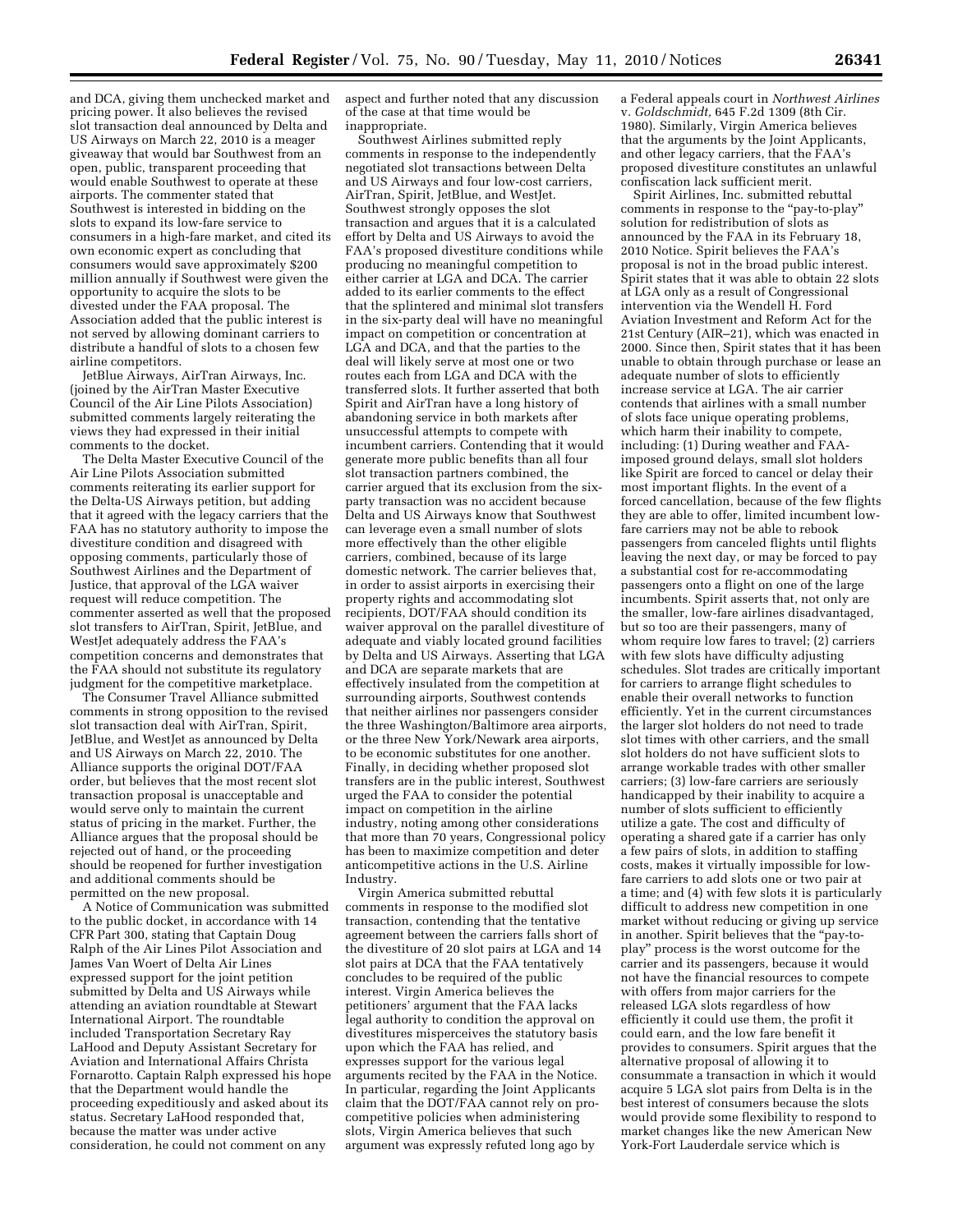essential if Spirit is to remain a viable competitor in the New York-South Florida market, and the agreement gives it necessary flexibility to integrate the slots into its system in conjunction with aircraft acquisitions and seasonal route realignments, without disrupting its other services under pressure of the FAA use-or-lose requirements that could result in loss of slots.

The Port Authority of New York and New Jersey (PANYNJ) filed a rebuttal addressing two subjects raised by other parties in response to the Notice that were not directly raised by the Notice: (1) Slots are not property of the airlines that have authority to conduct operations authorized by those slots; and (2) the Port Authority is the entity with the right to decide whether and how to allocate ground facilities at LGA. PANYNJ cites *In re Braniff Airlines,* 700 F. 2d 935 (5th Cir. 1983), and other legal proceedings, in its contention that sufficient legal precedent establishes that slots "are actually the restriction of the use of property—the airplane; not property in themselves.'' The Port also cites 49 U.S.C. 40103(b)(1), which provides that statutes under which the FAA issues slot orders and waivers preclude slots from being property. Regarding ground facilities, PANYNJ asserts the right to determine to whom and what circumstances to authorize use of airport facilities is an airport operator's proprietary power and right, as concluded in *National Business Aviation Ass'n, Inc.* v. *City of Naples Airport,*  162 F.Supp.2d 1343, 1348 (M.D. Fla. 2001), as well as the airport proprietor's rights to determine whether and under what terms and conditions access should be provided to an airline, as provided by 49 U.S.C. 41713(b)(3). Further, PANYNJ believes that if the FAA accepts these slot transfers as full or partial satisfaction of FAA's competition concerns, the benefits of the increase in the presence of new entrant/limited incumbent carriers at LGA should be maintained for the life of these slots, *i.e.,* until October 29, 2011. Accordingly, the Port believes that if the FAA issues an order granting the waiver petition of Delta and US Airways based in whole or in part on the transfers of slots to JetBlue, AirTran, Spirit and WestJet, such an order should provide that those slots be subject to a restriction ''precluding the carriers purchasing the slot interests acquired pursuant to [those transfers] from re-selling, or leasing, them to any carriers that are not eligible'' to receive slots under the Waiver Proposal set forth in the Notice.

Delta and US Airways submitted joint rebuttal comments in response to comments of the United States Justice Department and Southwest Airlines Co. The carriers reiterated many of the points they made earlier, particularly concerning their belief that the FAA has the authority to consider safety and efficient use of airspace, not competition. The carrier argues that both the DOJ and Southwest Airlines misinterpret regulatory guidance and legal precedent in their assertion that the FAA has statutory authority to condition the waiver grant on the divestiture of slots. The carriers also argued that: (a) There is no evidence that the transaction will reduce the likelihood of lowcost carrier entry; (b) the DOJ ignores

undisputed evidence that the transaction will increase, not reduce, competition; (c) the DOJ offers no evidence that increases in slot ownership at DCA and LGA would produce competitive harm or increase fares; (d) the DOJ's assertion relating to market definition do not address the parties' evidence; and (e) the DOJ's assertion that the proposed divestiture will not interfere with the transaction's benefits suffers from numerous flaws. The commenters also urged that their privately-contracted slot transfers should be approved, as the various parties have entered into a transaction that satisfies the FAA's and the DOJ's desire to see the slots go to lowcost carriers and Southwest's comments reflect an untenable attempt to exploit the waiver request for its own benefit. They also asserted that Southwest has had ample opportunities to obtain DCA and LGA slots but has chosen not to do so, that it cannot complain about market concentration given its near exclusive presence at its dominant airports, including Love Field Airport, and that there is no basis for Southwest's suggestion that it would make more beneficial use of the slots than JetBlue, AirTran, Spirit, and WestJet.

DOJ submitted rebuttal comments in response to public comments challenging the FAA's statutory, factual, and analytical basis for imposing the proposed divestiture conditions. The DOJ also reiterated its support for the FAA's tentative decision. DOJ offers the following comments in reply to some of the parties' key arguments: (1) FAA divestitures offset harm while preserving purported efficiencies. The Department counters claims that the conditions would provide more competitive harm than benefit, and furthers states that it used the same analytical scenario advanced by the opposing parties, while also taking into account the LCC factor, in conducting its analysis. The Department states that it reached a very different conclusion, that the aggregate impact on consumers from the proposed divestiture would be strongly positive; (2) the modification proposal warrants careful examination. The DOJ believes the circumstances and limited disclosed terms of the proposed transfers strongly suggest that the divestitures were structured to minimize the potential competitive effect on Delta and US Airways, and consequently potential benefits for consumers. The DOJ recommends that the FAA examine the details of the proposals, including the agreements themselves and surrounding circumstances, to evaluate their likely effects; (3) competition from nearby airports will not completely offset lost competition between US Airways and Delta at DCA and LGA. The DOJ contends that nothing in the parties' various submissions refutes the notion that flights out of DCA (or LGA) provide closer competition to other flights out of DCA (or LGA) than do flights out of IDA and BWI (or JFK and EWR), and thus that market power can be exercised at DCA (or LGA) against some passengers despite the presence of competition from the other two nearby airports; (4) DOT/FAA review of competition effects does not interfere with DOJ authority. The DOJ notes that it is particularly ironic that, before the Notice was issued in this

matter, Delta urged DOT/FAA to undertake a broad analysis of the competitive effects of this transaction and only raised objections once the carrier saw the results of the FAA's competitive analysis. The DOJ concludes its reply comments by reiterating that the FAA has sufficient statutory, analytical, and factual basis to impose the conditions proposed in its Notice, and urged the FAA to subject the modified transaction proposed by the parties to close scrutiny.

Delta and US Airways submitted a Motion for Leave to File Comments on April 7, 2010 in response to rebuttal comments of the DOJ. The carriers believe it is necessary to respond to comments included in the DOJ's rebuttal comment reply as a matter of correcting the record although the comment period has expired. The carriers offered the following rebuttals: (1) The DOJ's purported misgivings about the alternative slot transfers are misplaced. The carriers reiterate that the slot transaction will not go forward under the terms proposed by the FAA, and the modified slot proposal submitted by the six parties satisfies the FAA concerns while preserving the transaction. Further, the carriers disagree with the Department's favored cash-only winner-take-all process that, they believe, would virtually guarantee that all of the slots would go to bettercapitalized Southwest; and (2) the DOJ has abandoned any defense of the FAA's consideration of competition. The commenter's believe that the DOJ has abandoned the view that it expressed in its initial comments that the FAA has authority to consider competition under 49 U.S.C. 40101(a), and has chosen instead to defer to the FAA's view of its own authority. Additionally, the carriers argue that the Department fails to offer any coherent explanation for how the FAA's exercise of competition authority can be reconciled with Congress's decision to remove Section 7 authority from the DOT and to delegate that authority exclusively to the DOJ. Delta and US Airways conclude their Motion for Leave to File Comments by reiterating that the DOJ's rebuttal comments confirm the FAA has no legal authority to impose a divestiture condition, and therefore the FAA should either grant the carriers an exemption from the LGA Order, or promptly approve the modified transaction. A subsequent filing was also received, urging that the transaction between American and JetBlue, by which JetBlue would obtain eight slot pairs at DCA and use them to serve Boston, Orlando, and Ft. Lauderdale, should serve to resolve the Department's concerns about low-cost carrier entry and competition at that airport.

#### **Appendix B**

### **Standard Industry Fare Level Analysis Washington and New York Area Airports**

The figures for Washington, depicted in the table below, show the percentage of total area O&D passengers using each of the WAS area airports, the passenger weighted percent of fares at each airport compared to the mileage adjusted SIFL expressed as a percent of SIFL, an identification of the largest passenger carrier at each airport, its percent of O&D traffic, and finally an indication of that